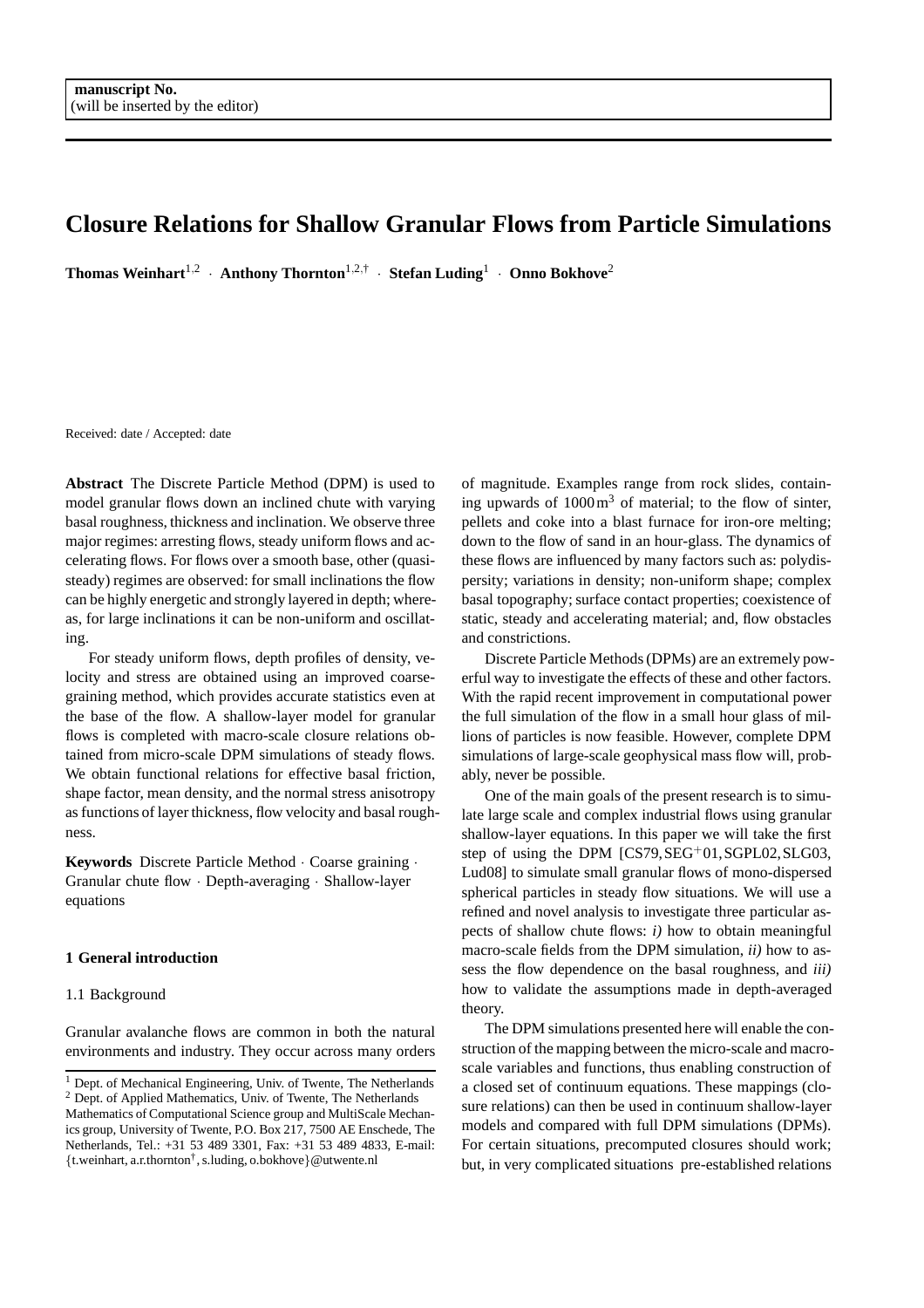2

may fail. Heterogeneous, multi-scale modelling (HMM) is then an alternative [WEL<sup>+</sup>07], in which the local consititutive relations are directly used in the continuum model. In HMM, continuum and micro-scale models are dynamically coupled with a two-way communication between the different models in selective regions in both space and time, thus reducing computational expense and allowing simulation of complex granular flows.

## 1.2 Shallow-layer models

Shallow-layer granular continuum models are often used to simulate geophysical mass flows, including snow avalanches [CGJ07], dense pyroclastic flows, debris flows [DI01], block and ash flows  $[DPP<sup>+</sup>08]$  and lahars [WSS08]. Such shallow-layer models involve approximations reducing the properties of a huge number of individual particles to a handful of averaged quantities. Originally these models were derived from the general continuum incompressible mass and momentum equations, using the long-wave approximation [SH89,HSSN93,GWH99,WGH99,GTN03,BT12] for shallow variations in the flow height and basal topography. Despite the massive reduction in degrees of freedom made, shallow-layer models tend to be surprisingly accurate, and are thus an effective tool in modelling geophysical flows. Moreover, they are now used as a geological risk assessment and hazard planning tool  $[DPP<sup>+</sup>08]$ . In addition to these geological applications, shallow granular equations have been applied to analyse small-scale laboratory chute flows containing obstacles [GTN03], wedges [HH05,GC07] and contractions [VATK+07], showing good quantitative agreement between theory and experiment.

In fluid dynamics, the Navier-Stokes equations are established with full constitutive equations. Nonetheless, the shallow-layer equations or Saint-Venant equations are often used in large scale situations where it is impractical to solve the full Navier-Stokes equations. Our present aim is to directly investigate the validity of the assumptions of granular shallow-layer models first from discrete particle simulations, before obtaining fully 3D 'kinetic theory'-style constitutive relations and simplifying these via the depth-integration process. A discussion of the full three-dimensional properties of our particle simulations will be undertaken later. Here we restrict our attention to the closures required for twodimensional shallow-layer granular flow equations.

A key difference between shallow-layer fluid models and granular ones is the appearance of a basal friction coefficient,  $\mu$ , being the ratio of the shear to normal traction at the base. In early granular models, a dry Coulomb-like friction law was used [SH89]. It implies  $\mu$  to be constant, given by the tangent of the friction angle between the material and the base,  $\delta$ , *i.e.*,  $\mu = \tan \delta$ . As a consequence constant uniform flow is only possible in such a model at the angle  $\delta$ , independent of height. There is a considerable amount of experimental evidence, *e.g.*, [DD99,GDR04], that suggests that such a simple Coulomb law does not hold on rough beds or for moderate inclination angles. Furthermore, detailed experimental investigations using glass beads [Pou99] lead to an improved empirical 'Pouliquen' friction law characterised by two angles: the angle at which the material comes to rest,  $\delta_1$ , below which friction dominates over gravity and the angle,  $\delta_2$ , above which gravity dominates over friction and the material accelerates. Between these two angles steady flow is possible, and in the limit  $\delta_1 \rightarrow \delta_2 = \delta$  the original Coulomb style model is recovered.

Since its formulation a lot of work has been performed on extending and understanding this Pouliquen law. The original law was obtained by retarding flowing material and measuring the angle at which the material stopped as a function of height  $h_{stop}(\theta)$ , or equivalently, by inverting this relation, <sup>θ</sup>*stop* (*h*). For most materials, granular included, a greater angle is required to initiate stationary than to retard flowing material. Pouliquen and Forterre [PF02], by measuring the angle required to start motion, measured  $\theta_{start}(h)$ , *i.e.*, the friction law for initially stationary material. As expected <sup>θ</sup>*start* was greater than <sup>θ</sup>*stop* and this information was used to extend the friction law to all values of the height and velocity within the steady regime. Borzsonyi & Ecke performed a series of additional experiments: firstly, in [BE06] they looked at higher angles were the mean flow rates are close to the terminal velocity of a single particle, and found regions were the Pouliquen law is not valid and the Froude number becomes inversely proportional to the height, as opposed to the linear relationship observed for steady flow. Borzsonyi and Ecke, and Pouliquen and Forterre [BE07,FP03] have all worked on extending the original law to be valid for more complicated non-spherical materials like sand and metallic materials. Also, the effect of basal surface roughness has been systemically studied in [GTDD03] by varying the size of both the free flow and fixed basal particles. For convenience, we define  $\lambda$  to be the size ratio of the fixed and the free particles. They observed a peak in roughness at a certain diameter ratio,  $\lambda_c$ , which depends on the compactness of the basal layer. Measured values of <sup>λ</sup>*<sup>c</sup>* in [GTDD03] ranged between 1 and 3 for a monolayer of fixed particles. For fixed particles with smaller size and  $\lambda < \lambda_c$ , the range of angles where steady flow was observed decreased, and eventually the steady flow regime completely vanished, *i.e.*,  $\delta_2 - \delta_1 \rightarrow 0$  as  $\lambda \rightarrow 0$  (yielding Coulomb type behaviour). For smaller flow particle diameters, *i.e.*, with  $\lambda > \lambda_c$ , there was also a reduction in friction, but weaker than in the small  $\lambda$  case. For much larger  $\lambda$ , the friction saturated to a constant value, which they contributed to free particles that filled the holes in the basal surface and effectively created a stable basal surface of free particles. In a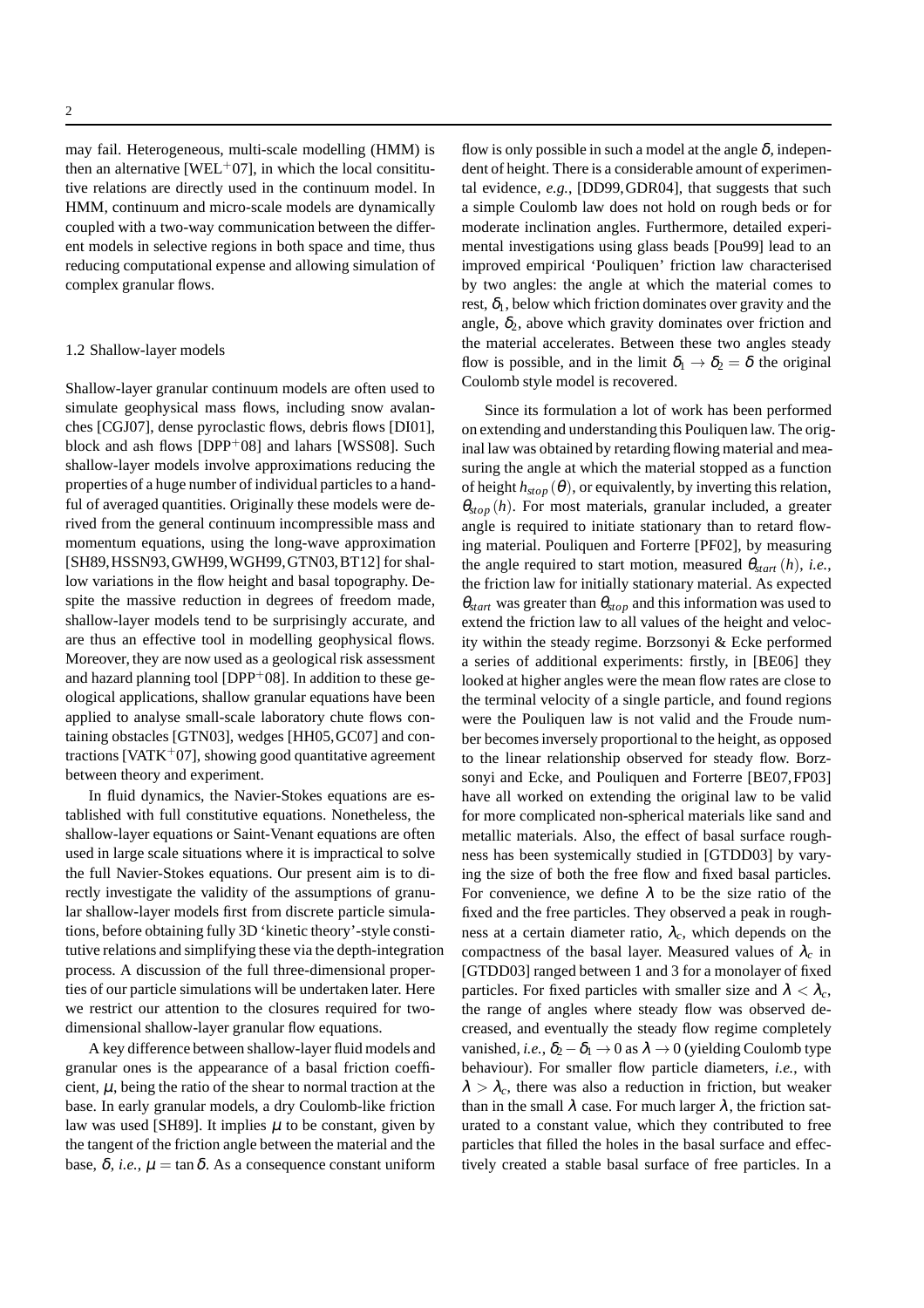later publication [GDDT07], they extended this investigation to flows containing two particle sizes.

Louge and Keast [LK01] modified the kinetic theory presented in [Jen93] by modelling enduring contacts via a frictional rate-independent stress component in order to obtain steady flow on flat frictional inclines. This work was later extended to bumpy inclines [Lou03]. Jenkins [Jen06] took a different approach and theoretically formulated a phenomenological modification of granular kinetic theory to account for enduring particle contacts. His idea is that enduring contacts between grains, forced by the shearing, reduce the collision rate of dissipation. Therefore a modification to the dissipation is introduced, which does not affect the stress. It leads to a law very similar to the one experimentally obtained by Pouliquen. Jenkins further extended the theory in [Jen07] to very dissipative frictional particles, with a coefficient of restitution less than 0.7. Later, a detailed comparison with new experiments was performed, showing agreement for flows on low inclinations [JB10].

Silbert *et al.* [SEG<sup>+</sup>01] used DPMs to simulated chute flow of cohesionless particles. They found that a steady-state flow regime exists over a wide range of inclination angles, heights and interaction parameters, in confirmation of the experiments of Pouliquen [Pou99]. They found for steadystate flows that the volume fraction is constant throughout the flow, in agreement with the assumptions of shallow-layer theory [SH89]. They also observed that the shear stress is proportional to the square of the shear and the flow velocity scales with the height to the power 3/2. This result coincides with Bagnold's analysis of dilute binary collisions flows [Bag54]. They also observed small systematic deviations from isotropic stress, which shows a deviation from fluid-like behaviour. However, normal stresses do not approach a Coulomb-yield criterion structure at the angle of repose except near the surface, hinting that the failure of flow starts near the surface. They further investigated the effect of different basal types in [SGPL02] and found that for an ordered chute base the steady state regime splits into three distinct flow regimes: at smaller angles, the flowing system self-organises into a state of low-dissipation flow consisting of in-plane ordering in the bulk; at higher angles, a high-dissipation regime similar to that for a rough base but with considerable slip at the bottom is observed; and, between these two sub-regions they observe a transitional flow regime characterised by large oscillations in the bulk averaged kinetic energy due to the spontaneous ordering and disordering of the system as a function of time. In [TRJD07], a strongly sheared, dilute and agitated basal layer could be observed supporting a compact bulk layer over a relatively smooth base. They essentially concluded for transitional flows that a steady and thus unstable state could only be reached at one inclination. Finally, [SLG03] investigated the initiation and cessation of granular chute flow more care-

# 1.3 Overview of this study

Our present research is novel on the following three counts:

Firstly, we compute more meaningful macro-scale fields from the DPM simulations than before by carefully choosing the coarse graining function. In order to homogenise the DPM data, the micro-scale fields need to be coarse-grained to obtain macroscopic fields. Coarse-grained micro-scale fields of density, momentum and stress have been derived directly from the mass and momentum balance equations, e.g., by Goldhirsch [Gol10]. The quality of the statistics involved depends on the coarse graining width *w*, which defines the amount of spatial smoothing. For small coarse-graining width *w*, micro-scale variations remain visible, while for large *w* these smooth out in the macro-scale gradients. Since one of the objectives is to obtain the value of  $\mu$  at the base, we use a novel adaptation of Goldhirsch' statistics near boundaries. This new approach [WTLB11] is consistent with the continuum equations everywhere, enabling the construction of continuum fields even within one coarse-graining width of the boundary.

Secondly, we follow the approach of [GTDD03] and vary the basal particle diameter to achieve different basal conditions. For particles with smaller basal than flowing diameter,  $\lambda$  < 1, the flow becomes more energetic and oscillatory behaviour is observed. This phenomena has previously been reported in [SGPL02], but was achieved by changing the basal particles to a more regular, grid-like configuration. By investigating flow over fixed particles of different size than the free, flowing particles, we are able to quantify the roughness and numerically investigate the transition from rough to smooth surfaces. For smoother surfaces, we show that the parameter space can be split into to two types of steady flow, and we obtain a general friction law.

Finally, we test the assumptions made in depth-averaged theory and determine the required closure laws. For shallow granular flows, the flow can be described by depth-averaged mass and momentum-balance equations [GTN03]. Solving the depth-averaged equations requires a constitutive relation for the basal friction, a way to account for mean density variations, the shape of the velocity profile and the pressure anisotropy. We extract such data from DPMs obtained for steady uniform flows, and establish a novel, extended set of closure equations. Also, the depth-averaged equations are obtained under the assumptions that a) the density is constant in space and time and does not vary through the flow; b) the ratio between mean squared velocity and the squared mean velocity is known; c) the downward normal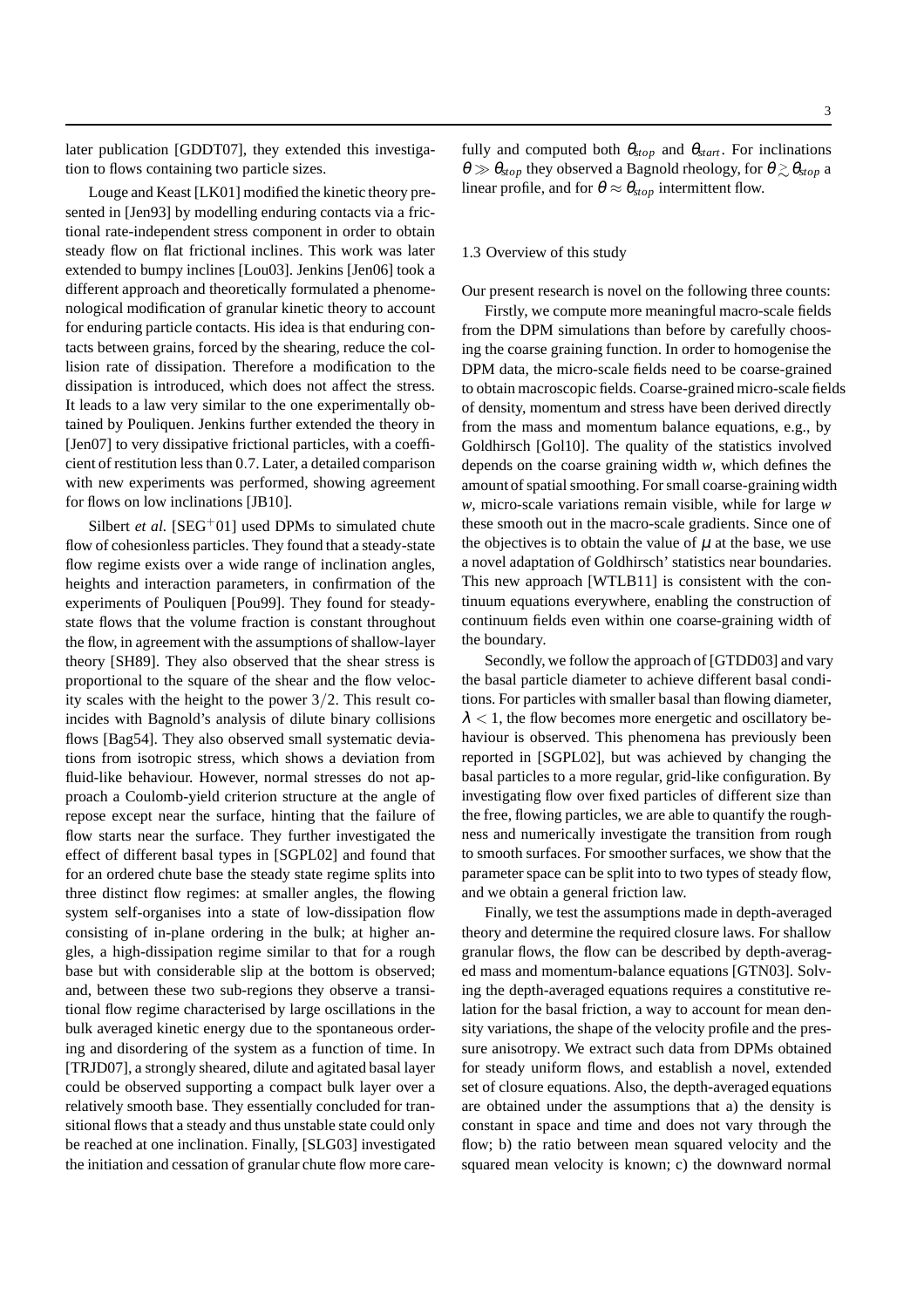stress is lithostatic, *i.e.*, balances the gravitational forces acting on the flow; and, d) the ratio between the normal stresses is known. Gray *et al.* [GTN03] assumed the latter ratio to be one, whereas Savage and Hutter [SH89] use a Mohr-Coulomb closure law. The depth profiles of these quantities are discussed by Silbert *et al.* in [SEG<sup>+</sup>01, SGPL02, SLG03] for steady flow. We used the originally results of Silbert *et at.* to validate our DPM simulations. Then, using our improved statistical procedure, we will construct the granular shallowlayer closer relations for a much wider range of flow regimes than had been considered before; concurrently, establishing the range in which the shallow-layer approximation is valid.

# 1.4 Outline

We introduce the force model used in the DPM in Sect. 2, and the statistical method used to obtain macroscopic density, velocity and stress profiles in Sect. 3. In Sect. 4, we discuss the continuum shallow-layer equations for modelling granular flow including some macro-scale closures. The set up of the simulations is discussed in Sect. 5, and the steadystate regime is mapped for flows over a rough basal surface in Sect. 6. Depth profiles of the flow are introduced in Sect. 7, which are then used to characterise the steady flow over smoother surfaces in Sect. 8. Finally, the closure relations for the shallow-layer model are established in Sect. 9, before we conclude in Sect. 10.

# **2 Contact law description**

A Discrete Particle Method (DPM) is used to perform the simulation of a collection of *N* identical granular particles. Boundaries are created by special fixed particles, which generally will have different properties than the flow particles. Particles interact by the standard spring-dashpot interaction model [CS79,WB86,Lud08], in which it is assumed that particles are spherical and soft, and that pairs have at most a single contact point.

Each particle *i* has a diameter  $d_i$ , density  $\rho_i$ , position  $\mathbf{r}_i$ , velocity  $\mathbf{v}_i$  and angular velocity  $\boldsymbol{\omega}_i$ . For pairs of two particles  $\{i, j\}$ , we define the relative distance vector  $\mathbf{r}_{ij} = \mathbf{r}_i - \mathbf{r}_j$ , their separation  $r_{ij} = |\mathbf{r}_{ij}|$ , the unit normal  $\hat{\mathbf{n}}_{ij} = \mathbf{r}_{ij}/r_{ij}$  and the relative velocity  $\mathbf{v}_{ij} = \mathbf{v}_i - \mathbf{v}_j$ . Two particles are in contact if their overlap,

$$
\delta_{ij}^n = \max(0, (d_i + d_j)/2 - r_{ij}),\tag{1}
$$

is positive. A single contact point **c** at the centre of the overlap is assumed, which is a valid assumption as long as the overlap is small. For our simulations the overlap between two particles is always below 1% of the particle radius, hence justifying treating the contact as occurring at a single point.

The force acting on particle *i* is a combination of the body forces and the pairwise interaction of two particles. The force  $f_{ij}$  represents the force on particle *i* from the interaction with particle *j* and can be decomposed into a normal and a tangential component,

$$
\mathbf{f}_{ij} = \mathbf{f}_{ij}^n + \mathbf{f}_{ij}^t. \tag{2}
$$

We assume particles experience elastic as well as dissipative forces in both normal and tangential directions. Hence the normal force is modelled as a spring-dashpot with a linear elastic and a linear dissipative contribution,

$$
\mathbf{f}_{ij}^n = k^n \delta_{ij}^n \hat{\mathbf{n}}_{ij} - \gamma^n \mathbf{v}_{ij}^n,\tag{3}
$$

with spring constant  $k^n$ , damping coefficient  $\gamma^n$  and the normal relative velocity component,

$$
\mathbf{v}_{ij}^n = (\mathbf{v}_{ij} \cdot \hat{\mathbf{n}}_{ij}) \hat{\mathbf{n}}_{ij}.
$$
 (4)

For a central collision, no tangential forces are present, and the collision time *t<sup>c</sup>* between two particles can be calculated as

$$
t_c = \pi / \sqrt{\frac{k^n}{m_{ij}} - \left(\frac{\gamma^n}{2m_{ij}}\right)^2},\tag{5}
$$

with the reduced mass  $m_{ij} = m_i m_j/(m_i + m_j)$ . The normal restitution coefficient *r<sup>c</sup>* (ratio of relative normal speed after and before collision) is calculated as

$$
r_c = \exp(-t_c \gamma^n/(2m_{ij})).\tag{6}
$$

We also assume a linear elastic and a linear dissipative force in the tangential direction,

$$
\mathbf{f}_{ij}^t = -k^t \delta_{ij}^t - \gamma^t \mathbf{v}_{ij}^t,\tag{7}
$$

with spring constant  $k^t$ , damping coefficient  $\gamma^t$ , elastic tangential displacement  $\boldsymbol{\delta}_{ij}^t$  (which is explained later), and total relative velocity of the particle surfaces at the contact,

$$
\mathbf{v}_{ij}^t = \mathbf{v}_{ij} - \mathbf{v}_{ij}^n + \mathbf{b}_{ij} \times \boldsymbol{\omega}_i - \mathbf{b}_{ji} \times \boldsymbol{\omega}_j,
$$
 (8)

with  $\mathbf{b}_{ij} = -\left( \frac{d_i - \delta_{ij}^n}{2} \right) \hat{\mathbf{n}}_{ij}$  the branch vector from point *i* to the contact point; for equal size particles  $\mathbf{b}_{ij} = -\mathbf{r}_{ij}/2$ .

The elastic tangential force is used to model the effects of particle surface roughness. Near the contact point, small bumps on a real particle would stick to each other, due to the normal force pressing them together, and elongate in the tangential direction resulting in an elastic force proportional to the elastic tangential displacement. The tangential displacement is defined to be zero at the initial time of contact, and its rate of change is given by

$$
\frac{d\boldsymbol{\delta}_{ij}^t}{dt} = \mathbf{v}_{ij}^t - \frac{(\boldsymbol{\delta}_{ij}^t \cdot \mathbf{v}_{ij})\hat{\mathbf{n}}_{ij}}{r_{ij}},
$$
\n(9)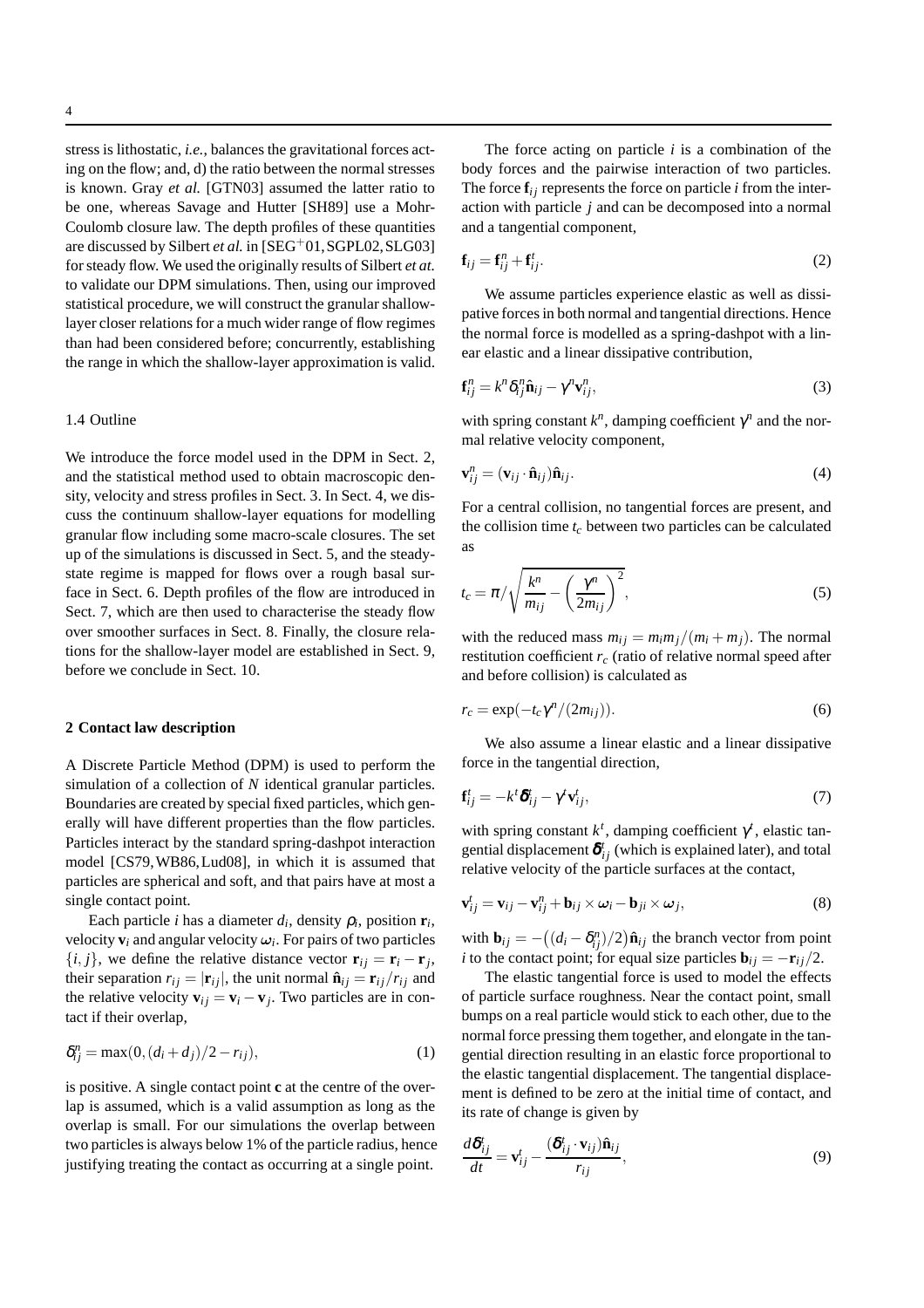where the first term is the relative tangential velocity at the contact point, and the second term ensures that  $\boldsymbol{\delta}_{ij}^t$  remains normal to  $\hat{\mathbf{n}}_{ij}$ . The second term is always orthogonal to the spring direction and, hence, does not affect the rate of change of the spring length: it simply rotates it, thus keeping it tangential.

When the tangential to normal force ratio becomes larger than the particle contact friction coefficient,  $\mu_c$ , for a real particle the bumps would slip against each other. Their elongation is then shortened until the bumps can stick to each other again. This is modelled by a static yield criterion, truncating the magnitude of  $\delta_{ij}^t$  as necessary to satisfy  $|\mathbf{f}_{ij}^t| \leq$  $\mu_c|\mathbf{f}_{ij}^n|$ . Thus, the contact surfaces are treated as stuck while  $|\mathbf{f}_{ij}^t| < \mu_c |\mathbf{f}_{ij}^n|$  and as slipping otherwise, when the yield criterion is satisfied  $<sup>1</sup>$ .</sup>

The total force on particle *i* is a combination of contact forces  $f_{ij}$  with other particles and external forces such as gravity **g**. The resulting force  $f_i$  and torque  $q_i$  acting on particle *i* are

$$
\mathbf{f}_i = \mathbf{g} + \sum_{j=1, j \neq i}^{N} \mathbf{f}_{ij}, \text{ and } \mathbf{q}_i = \sum_{j=1, j \neq i}^{N} \mathbf{b}_{ij} \times \mathbf{f}_{ij}.
$$
 (10)

Finally, using these expressions we arrive at Newton's equations of motion for the translational and rotational degrees of freedom,

$$
m_i \frac{d^2 \mathbf{r}_i}{dt^2} = \mathbf{f}_i, \text{ and } I_i \frac{d}{dt} \boldsymbol{\omega}_i = \mathbf{q}_i,
$$
 (11)

with  $m_i$  the mass and  $I_i$  the inertia of particle  $i$ . We integrate (11) forward using Velocity-Verlet [AT93], formally second order in time, with an adequate time step of  $\Delta t = t_c/50$ . The collision time  $t_c$  is given by (5), while (9) is integrated using first-order forward Euler.

Hereafter, we distinguish between identical free flowing and identical fixed basal particles. Base particles are modelled as having an infinite mass and are unaffected by body forces: they do not move. This leaves two distinct types of collision: flow-flow, and flow-base. Model parameters for each of these collision types are set independently.

### **3 Statistics**

#### 3.1 Coarse-graining

The main aims of this paper are to use discrete particle simulations to both confirm the assumptions of and provide the required closure rules for the depth-averaged shallow-water 5

equations. Hence, continuum fields have to be extracted from the discrete particle data. There are many papers in the literature on how to go from the discrete to the continuum: binning micro-scale fields into small volumes [IK50,SH82, Lud04,Lud09,LLV+01], averaging along planes [TED95], or coarse graining spatially and temporally [Bab97,SA04, Gol10]. Here, we use the coarse-graining approach described by [WTLB11] as this is still valid within one course-graining width of the bounday.

The coarse-graining method has the following advantages over other methods: (i) the fields produced automatically satisfy the equations of continuum mechanics, even near the flow base; (ii) it is neither assumed that the particles are rigid nor spherical; and, (iii) the results are even valid for single particles as no averaging over groups of particles is required. The only assumptions are that each particle pair has a single point of contact (*i.e.*, the particle shapes are convex), the contact area can be replaced by a contact point (*i.e.*, the particles are not too soft), and that collisions are not instantaneous.

## 3.2 Mass and momentum balance

#### *3.2.1 Notation and basic ideas*

Vectorial and tensorial components are denoted by Greek letters in order to distinguish them from the Latin particle indices *i*, *j*. Bold vector notation will be used when convenient.

Assume a system given by *N<sup>f</sup>* flowing particles and *N<sup>b</sup>* fixed basal particles with  $N = N_f + N_b$ . Since we are interested in the flow, we will calculate macroscopic fields pertaining to the flowing particles only. From statistical mechanics, the microscopic mass density of the flow,  $\rho^{\text{mic}}$ , at a point r at time *t* is defined by

$$
\rho^{\text{mic}}(r,t) = \sum_{i=1}^{N_f} m_i \delta(r - r_i(t)), \qquad (12)
$$

where  $\delta(r)$  is the Dirac delta function and  $m_i$  is the mass of particle *i*. The following definition of the macroscopic density of the flow is used

$$
\rho(\mathbf{r},t) = \sum_{i=1}^{N_f} m_i \mathscr{W}(\mathbf{r} - \mathbf{r}_i(t)),
$$
\n(13)

thus replacing the Dirac delta function in (12) by an integrable 'coarse-graining' function W whose integral over space is unity. We will take the coarse-graining function to be a Gaussian

$$
\mathscr{W}\left(\boldsymbol{r}-\boldsymbol{r}_i(t)\right)=\frac{1}{(\sqrt{2\pi}w)^3}\exp\left(-\frac{|\boldsymbol{r}-\boldsymbol{r}_i(t)|^2}{2w^2}\right) \tag{14}
$$

<sup>&</sup>lt;sup>1</sup> *Meant for review stage only.* It should be noted that in the absence of dissipative forces and slipping, the system can be described as an Hamiltonian system: see Appendix A. Appendix B contains details on the tangential displacement. A pseudocode of the tangential force calculation is provided in Appendix C.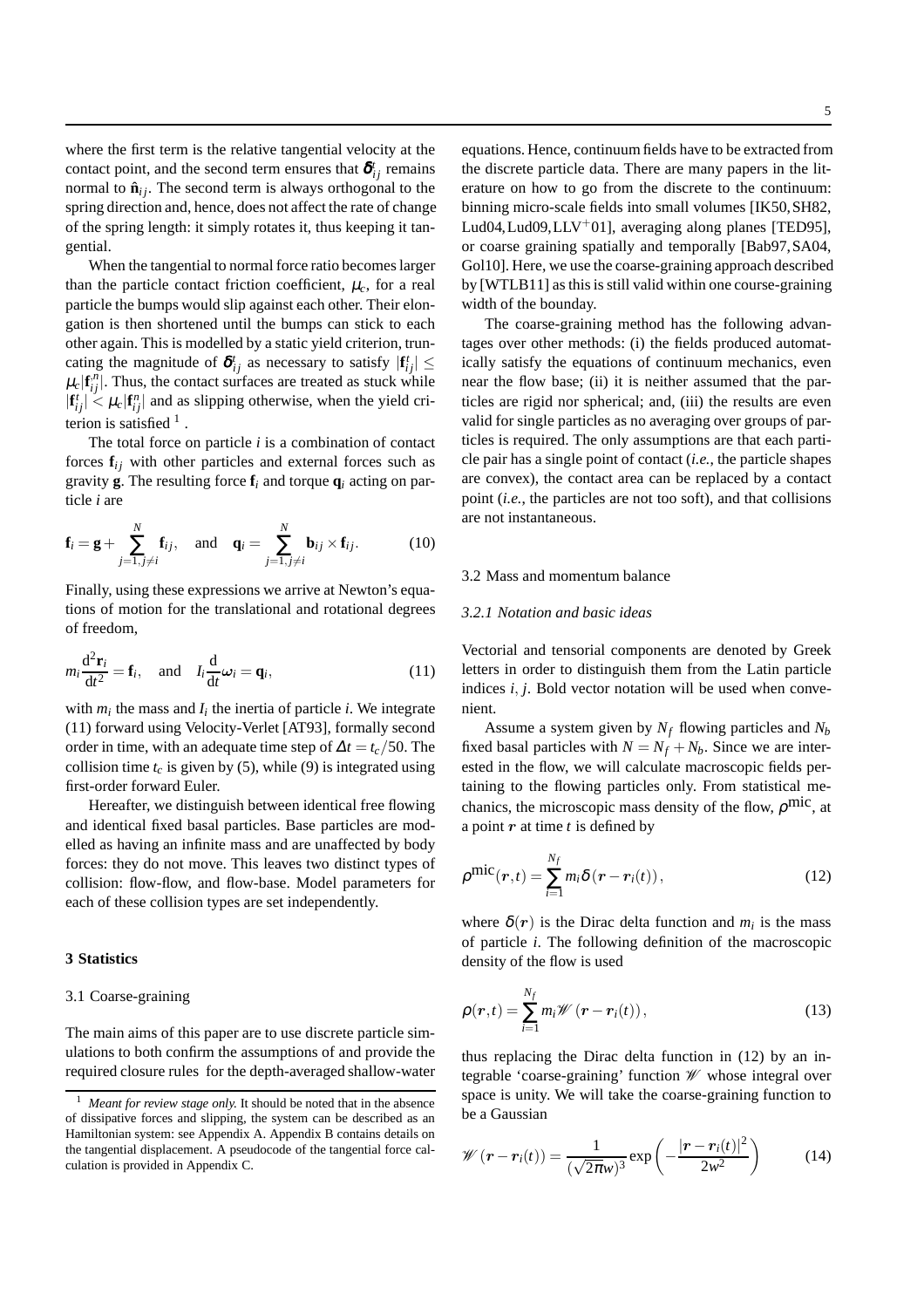with width or variance *w*. Other choices of the coarse-graining function are possible, but the Gaussian has the advantage that it produces smooth fields and the required integrals can be analysed exactly. According to Goldhirsch [Gol10], the coarse-graining field depends only weakly on the choice of function, and the width *w* is the key parameter.

It is clear that as  $w \rightarrow 0$  the macroscopic density defined in (14) reduces to the one in (13). The coarse-graining function can also be seen as a convolution integral between the micro and macro definitions, i.e.,

$$
\rho(\mathbf{r},t) = \int \mathcal{W}(\mathbf{r} - \mathbf{r}') \rho^{\text{mic}}(\mathbf{r}',t) d\mathbf{r}'. \tag{15}
$$

# *3.2.2 Mass balance*

Next we will consider how to obtain the other fields of interest: the momentum density vector and the stress tensor. As stated in Sect. 3.1 the macroscopic variables will be defined in a way compatible with the continuum conservation laws.

The coarse grained momentum density vector  $p(r,t)$  is defined by

$$
p_{\alpha}(\boldsymbol{r},t) = \sum_{i=1}^{N_f} m_i v_{i\alpha} \mathscr{W}(\boldsymbol{r} - \boldsymbol{r}_i),
$$
 (16)

where the  $v_{i\alpha}$ 's are the velocity components of particle *i*. The macroscopic velocity field  $V(r,t)$  is then defined as the ratio of momentum and density fields,

$$
V_{\alpha}(\mathbf{r},t) = p_{\alpha}(\mathbf{r},t)/\rho(\mathbf{r},t). \tag{17}
$$

It is straightforward to confirm that equations (13) and (16) satisfies exactly the continuity equation

$$
\frac{\partial \rho}{\partial t} + \frac{\partial p_{\alpha}}{\partial r_{\alpha}} = 0, \tag{18}
$$

with the Einstein summation convention for Greek letters.

#### *3.2.3 Momentum balance*

Finally, we will consider the momentum conservation equation with the aim of establishing the macroscopic stress field. In general, the desired momentum balance equations are written as,

$$
\frac{\partial p_{\alpha}}{\partial t} = -\frac{\partial}{\partial r_{\beta}} \left[ \rho V_{\alpha} V_{\beta} \right] + \frac{\partial \sigma_{\alpha\beta}}{\partial r_{\beta}} + \rho g_{\alpha}, \tag{19}
$$

where  $\sigma_{\alpha\beta}$  is the stress tensor, and  $g_{\alpha}$  is the gravitational acceleration vector.

Expressions (16) and (17) for the momentum  $p$  and the velocity  $V$  have already been defined. The next step is to

compute their temporal and spatial derivatives, respectively, and reach closure. Taking the time derivative of (16) gives

$$
\frac{\partial p_{\alpha}}{\partial t} = \frac{\partial}{\partial t} \sum_{i=1}^{N_f} m_i v_{i\alpha}(t) \mathscr{W}(\mathbf{r} - \mathbf{r}_i(t))
$$
  
= 
$$
\sum_{i=1}^{N_f} m_i \dot{v}_{i\alpha} \mathscr{W}(\mathbf{r} - \mathbf{r}_i) + \sum_{i=1}^{N_f} m_i v_{i\alpha} \frac{\partial}{\partial t} \mathscr{W}(\mathbf{r} - \mathbf{r}_i).
$$
 (20)

Using (11), the first term in (20) can be expressed as

$$
A_{\alpha} \equiv \sum_{i=1}^{N_f} m_i \dot{v}_{i\alpha} \mathscr{W}(\mathbf{r} - \mathbf{r}_i) = \sum_{i=1}^{N_f} f_{i\alpha} \mathscr{W}(\mathbf{r} - \mathbf{r}_i).
$$
 (21)

In the simulations presented later the force on each particle contains three contributions: particle-particle interactions, particle-base interactions, and the gravitational body force. Hence,

$$
f_{i\alpha} = \sum_{j=1, j\neq i}^{N_f} f_{ij\alpha} + \sum_{k=1}^{N_b} f_{ik\alpha}^b + m_i g_{\alpha},
$$
 (22)

where  $f_{ij}$  is the interaction force between particle *i* and *j*, and  $f_{ik}^b$  the interaction between particle *i* and base particle *k*, or base wall if the base is flat. Therefore, we rework (21) as

$$
A_{\alpha} = \sum_{i=1}^{N_f} \sum_{j=1, j \neq i}^{N_f} f_{ij\alpha} \mathcal{W}_i + \sum_{i=1}^{N_f} \sum_{k=1}^{N_b} f_{ik\alpha}^b \mathcal{W}_i + \sum_{i=1}^{N_f} m_i \mathcal{W}_{i} g_{\alpha}, \quad (23)
$$

where  $\mathcal{W}_i = \mathcal{W}(\mathbf{r} - \mathbf{r}_i)$ . The last term in (23) can be simplified to  $\rho g_{\alpha}$  by using (13). From Newton's third law, the contact forces are equal and opposite, such that  $f_{ij} = -f_{ji}$ . Hence,

$$
\sum_{i=1}^{N_f} \sum_{j=1, j \neq i}^{N_f} f_{ij\alpha} \mathcal{W}_i = \sum_{i=1}^{N_f} \sum_{j=1, i \neq j}^{N_f} f_{ji\alpha} \mathcal{W}_j = -\sum_{i=1}^{N_f} \sum_{j=1, i \neq j}^{N_f} f_{ij\alpha} \mathcal{W}_j,
$$
\n(24)

where in the first step we interchanged the dummy summation indices. It follows from (24) that (23) can be written as

$$
A_{\alpha} = \frac{1}{2} \sum_{i=1}^{N_f} \sum_{j=1, j \neq i}^{N_f} f_{ij\alpha} (\mathscr{W}_i - \mathscr{W}_j) + \sum_{i=1}^{N_f} \sum_{k=1}^{N_b} f_{ik\alpha}^b \mathscr{W}_i + \rho g_{\alpha}
$$
  
= 
$$
\sum_{i=1}^{N_f} \sum_{j=i+1}^{N_f} f_{ij\alpha} (\mathscr{W}_i - \mathscr{W}_j) + \sum_{i=1}^{N_f} \sum_{k=1}^{N_b} f_{ik\alpha}^b \mathscr{W}_i + \rho g_{\alpha}.
$$
 (25)

Next, we will write  $A_{\alpha}$  as the divergence of a tensor in order to obtain a formula for the stress tensor. The following identity holds for any smooth function W

$$
\mathcal{W}_j - \mathcal{W}_i = \int_0^1 \frac{\partial}{\partial s} \mathcal{W}(\mathbf{r} - \mathbf{r}_i + s\mathbf{r}_{ij}) ds \n= r_{ij\beta} \frac{\partial}{\partial r_\beta} \int_0^1 \mathcal{W}(\mathbf{r} - \mathbf{r}_i + s\mathbf{r}_{ij}) ds,
$$
\n(26)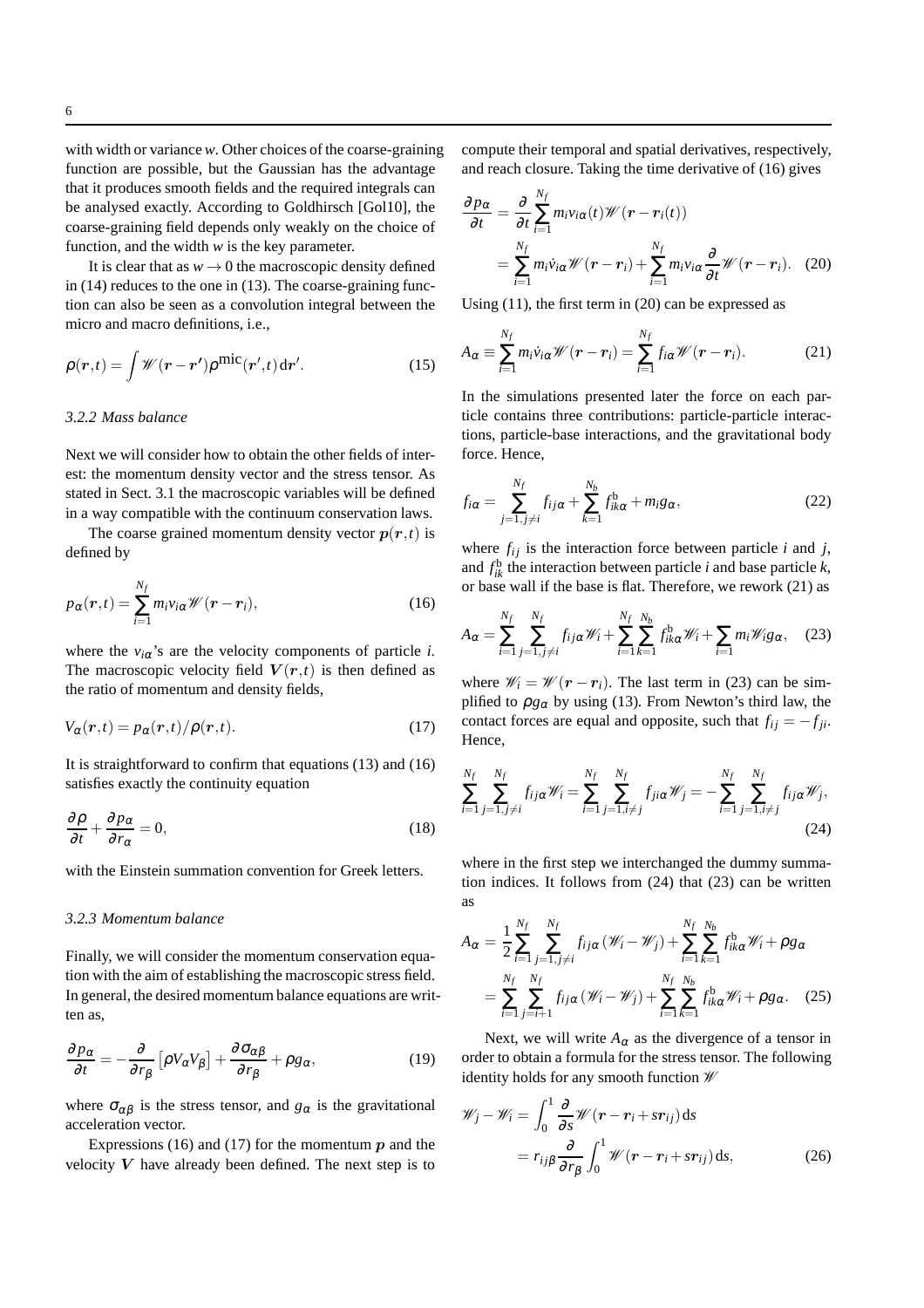where  $r_{ij} = r_i - r_j$ ; we used the chain rule and differentiation to the full argument of  $\mathcal{W}(\cdot)$  per component.

The next step extends the coarse-graining method to account for boundary forces. To obtain a similar expression for the interaction with base particles, we write

$$
-\mathscr{W}_i = \int_0^\infty \frac{\partial}{\partial s} \mathscr{W}(\mathbf{r} - \mathbf{r}_i + s\mathbf{r}_{ik}) \, \mathrm{d}s
$$

$$
= r_{ik\beta} \frac{\partial}{\partial r_\beta} \int_0^\infty \mathscr{W}(\mathbf{r} - \mathbf{r}_i + s\mathbf{r}_{ik}) \, \mathrm{d}s,\tag{27}
$$

which holds because  $\mathcal{W}_i$  decays towards infinity. Substituting identities  $(26)$ ,  $(27)$  and  $(13)$  into  $(25)$  leads to

$$
A_{\alpha} = -\frac{\partial}{\partial r_{\beta}} \sum_{i=1}^{N_f} \sum_{j=i+1}^{N_f} f_{ij\alpha} r_{ij\beta} \int_0^1 \mathcal{W}(\mathbf{r} - \mathbf{r}_i + s\mathbf{r}_{ij}) \, \mathrm{d}s
$$

$$
- \frac{\partial}{\partial r_{\beta}} \sum_{i=1}^{N_f} \sum_{k=1}^{N_b} f_{ik\alpha}^b r_{ik\beta} \int_0^\infty \mathcal{W}(\mathbf{r} - \mathbf{r}_i + s\mathbf{r}_{ik}) \, \mathrm{d}s + \rho g_{\alpha}.
$$
(28)

From [Gol10], it follows that the second term in (20) can be expressed as follows

$$
\sum_{i}^{N_f} m_i v_{i\alpha} \frac{\partial}{\partial t} \mathscr{W}(\mathbf{r} - \mathbf{r}_i) = -\frac{\partial}{\partial r_\beta} \left[ \rho V_\alpha V_\beta + \sum_{i}^{N_f} m_i v_{i\alpha}^{\prime} v_{i\beta}^{\prime} \mathscr{W}_i \right],
$$
\n(29)

where  $v_i'$  is the fluctuating velocity of particle  $i$ , with components given by

$$
v'_{i\alpha}(t,\mathbf{r}) = v_{i\alpha}(t) - V_{\alpha}(\mathbf{r},t).
$$
\n(30)

Substituting (28) and (29) into momentum balance (19) yields

$$
\frac{\partial \sigma_{\alpha\beta}}{\partial r_{\beta}} = \frac{\partial}{\partial r_{\beta}} \left[ -\sum_{i=1}^{N_f} \sum_{j=i+1}^{N_f} f_{ij\alpha} r_{ij\beta} \int_0^1 \mathcal{W}(r - r_i + s r_{ij}) \, ds -\sum_{i=1}^{N_f} \sum_{k=1}^{N_b} f_{ik\alpha}^b r_{ik\beta} \int_0^\infty \mathcal{W}(r - r_i + s r_{ij}) \, ds -\sum_i^{N_f} m_i v_{i\alpha}^r v_{i\beta}^r \mathcal{W}_i \right].
$$
\n(31)

Therefore the stress is given by

$$
\sigma_{\alpha\beta} = -\sum_{i=1}^{N_f} \sum_{j=i+1}^{N_f} f_{ij\alpha} r_{ij\beta} \int_0^1 \mathcal{W}(\mathbf{r} - \mathbf{r}_i + s\mathbf{r}_{ij}) \, \mathrm{d}s \n- \sum_{i=1}^{N_f} \sum_{k=1}^{N_b} f_{ik\alpha}^b r_{ik\beta} \int_0^\infty \mathcal{W}(\mathbf{r} - \mathbf{r}_i + s\mathbf{r}_{ik}) \, \mathrm{d}s - \sum_i m_i v_{i\alpha}^i v_{i\beta}^i \mathcal{W}_i.
$$
\n(32)

In our simulations the tangential forces contribute less than 6% to the total stress in the system, such that the stress is almost symmetric.

Equation (32) differs from the results of [Gol10] by an additional term that accounts for the stress created by the



Fig. 1: Stress and density profiles are shown for two onedimensional two-particle systems, each with two particles of unit mass at positions  $x = \pm 1$ , and repelling each other (so with  $d > 2$  for our granular case). In the top figure, both particles are flowing, while in the bottom figure the left particle is fixed and the right one flowing.

presence of the base, as detailed in [WTLB11]. The contribution to the stress from the interaction of two flow particles *i*, *j* is spatially distributed along the contact line from  $\mathbf{r}_i$  to  $\mathbf{r}_j$ , while the contribution from the interaction of particles  $i$  with a fixed particle  $k$  is distributed along the line from  $\mathbf{r}_i$  to  $\mathbf{r}_k$ , extending further beyond  $\mathbf{r}_k$ . We explain the situation as follows, see Fig. 1. Stress and density profiles are calculated using (15) and (32) for two one-dimensional two-particle systems, each with two particles of unit mass at positions  $x = \pm 1$ , repelling each other with a force  $|f| = 1$ and with  $w = 0.2$ . In the top figure, both particles belong to the flowing species, so the density is distributed around the particles' centre of mass and the stress along the contact line. In the bottom figure, the left particle is a fixed base particle and the right particle is a free flowing one, so density is distributed around the flowing particle's centre of mass and the stress along the line extending from the flowing particle to negative infinity.

The strength of this method is that the spatial coarse graining fields by construction satisfy the mass and momentum balance equations exactly at any given time, irrespective of the choice of the coarse graining function. Further details about the accuracy of the stress definition (32) are discussed in [WTLB11]. The expression for the energy is also not treated in this publication, we refer the interested reader to [Bab97].

#### **4 Mathematical background**

In this section, we briefly outline the existing knowledge on continuum shallow-layer theories for granular flow.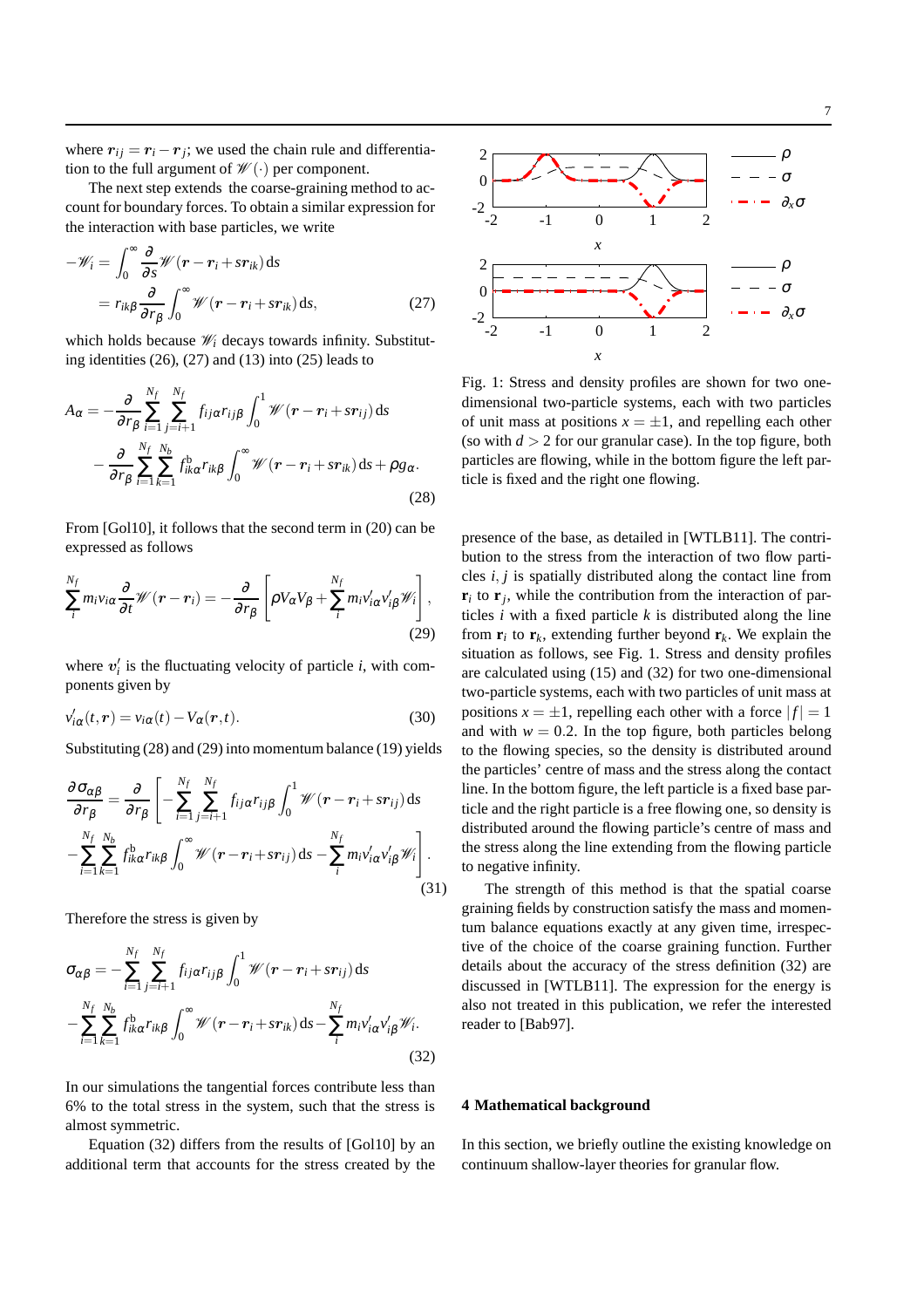# 4.1 Shallow-layer model

Shallow-layer granular models have been shown to be an effective tool in modelling many geophysical mass flows. Early granular models were formulated by adding gravitational acceleration and Coulomb basal friction to shallowlayer fluid models [GEY67,KE73]. Similar dry granular models have been derived using the long-wave approximation [SH89,HSSN93,Ive97,GWH99,WGH99] for shallow variations in the flow height and slope topography and included a Mohr-Coulomb rheology via the use of an earth pressure coefficient. The key to these theories is to depth-integrate general three-dimensional equations in the shallow direction, resulting in a system of two-dimensional equations which still retains some information about variations in thickness.

Let *Oxyz* be a coordinate system with the *x*-axis downslope and the *z*-axis normal to a channel with mean slope  $\theta$ . For simplicity, we further consider boundaries, flows, and external forcing to be (statistically) uniform in y. The continuum macro-scale fields are thus indepulmendent of *y*, while the DPM simulations remain three-dimensional and will be periodic in *y*. The free-surface and base location are  $z =$  $s(x,t)$  and  $z = b(x)$ , respectively. The thickness of the flow is thus  $h(x,t) = s(x,t) - b(x)$ , and the bulk density and velocity components are  $\rho$  and  $\mathbf{u} = (u, v = 0, w)^t$ , respectively, as functions of *x*,*y*,*z* and *t*.

The three-dimensional flow viewed as continuum is described by the mass and momentum balance equations (18) and (19). At the top and bottom surface, kinetic boundary conditions are satisfied:  $D(z-s)/Dt = 0$  and  $D(z-b)/Dt =$ 0 at their respective surfaces, and with material time derivative

$$
D(\cdot)/Dt = \partial(\cdot)/\partial t + u\partial(\cdot)/\partial x + w\partial(\cdot)/\partial z
$$

(since we assumed  $v = 0$ ). Furthermore, the top surface is traction-free, while the traction at the basal surface is essentially Coulomb-like. We decompose the traction  $\mathbf{t} = \mathbf{t}_t + \mathbf{t}_t$  $t_n$   $\hat{\mathbf{n}}$  in tangential and normal components, with normal component of the traction  $t_n = -\hat{\mathbf{n}} \cdot (\sigma \hat{\mathbf{n}})$ , where  $\hat{\mathbf{n}}$  is the outward normal at the fixed base and  $\sigma$  is the stress tensor. The Coulomb ansatz implies that  $\mathbf{t}_t = -\mu |\mathbf{t}_n| \mathbf{u}/|\mathbf{u}|$  with friction factor  $\mu > 0$ . Note that  $\mu$  generally can be a function of the local thickness and the flow velocity. Its determination is essential to find a closed system of shallow-layer equations.

We consider flows that are shallow, such that a typical aspect ratio  $\varepsilon$  between flow thickness and length, normal and alongslope velocity, or normal and downslope variations in basal topography, is small, of order  $\mathcal{O}(\varepsilon)$ . Furthermore, the typical friction factor  $\mu$  is small enough to satisfy  $\mu = \mathcal{O}(\varepsilon^{\gamma})$  with  $\gamma \in (0,1)$ . We follow the derivation of the depth-averaged swallow layer equations for granular flow presented in [BT12] without assuming that the flow is incompressible. Instead we start the asymptotic analysis from

the dimensionless form of the mass and momentum conservation equations (18) and (19), assuming only that the density is independent of depth at leading order. Density, velocity, and stress are depth averaged as follows

$$
\bar{()} = \frac{1}{h} \int_b^s (1) \, \mathrm{d}z. \tag{33}
$$

In the end, we retain the normal stress ratio  $K = \bar{\sigma}_{xx}/\bar{\sigma}_{zz}$ , the shape factor  $\alpha = \overline{u^2}/\overline{u}^2$ , and the friction  $\mu$  as unknowns. The goal is to investigate whether these unknowns can be expressed as either constants or functions of the remaining shallow flow variables, to leading order in  $\mathcal{O}(\varepsilon)$ . The latter variables are the flow thickness  $h = h(x,t)$  and the depthaveraged velocity  $\bar{u} = \bar{u}(x,t)$ . At leading order, the momentum equation normal to the base yields that the downward normal stress is lithostatic,  $\sigma_{zz}(z) = \bar{\rho}g\cos\theta(s-z) + \mathcal{O}(\varepsilon)$ . Depth-averaging the remaining equations, while retaining only terms of order  $\mathscr{O}(\varepsilon^{1+\gamma})$ , yields the dimensional depthaveraged shallow-layer equations, cf. [VATK+07, BT12],

$$
\frac{\partial(\bar{\rho}h)}{\partial t^*} + \frac{\partial}{\partial x^*}(\bar{\rho}h\bar{u}) = 0,
$$
\n(34a)

$$
\frac{\partial}{\partial t^*} (h\bar{\rho}\bar{u}) + \frac{\partial}{\partial x^*} \left( h\bar{\rho}\alpha \bar{u}^2 + \frac{K}{2}gh^2\bar{\rho}\cos\theta \right) = gh\bar{\rho}S, (34b)
$$

with

$$
S = \sin \theta - \mu \frac{\bar{u}}{|\bar{u}|} \cos \theta - \frac{\partial b}{\partial x^*} \cos \theta.
$$
 (34c)

To demarcate the dimensional time and spatial scales, we have used starred coordinates. These scales differ from the ones used before in the particle dynamics and the dimensionless ones used later in the DPM simulations. The shallowlayer equations (34) consist of the continuity equation (34a) and the downslope momentum equation (34b). The system arises also via a straightforward control volume analysis of a column of granular material viewed as continuum from base to the free surface, using Reynolds-stress averaging and a leading order closure with depth averages.

While the mean density  $\bar{\rho}$  can be modelled as a system variable by considering the energy balance equation, we will assume that it can be expressed as a function of height and velocity  $\bar{\rho}(h,\bar{u})$ . Thus, the closure to equations (34) is determined when we can find the functions  $\bar{\rho}(h,\bar{u})$ ,  $K(h,\bar{u})$ ,  $\alpha(h,\bar{u})$ , and  $\mu(h,\bar{u})$ . In Section 9.2, we will analyse if and when DPM simulations can determine these functions.

#### 4.2 Granular friction laws for a rough basal surface

The friction coefficient,  $\mu$ , was originally [SH89] taken to be a simple Coulomb type  $\mu = \tan \delta$ , where  $\delta$  is a fixed friction angle. Note that in steady state for a flat base with  $b =$ 0, the shallow-layer momentum equation (34b) then yields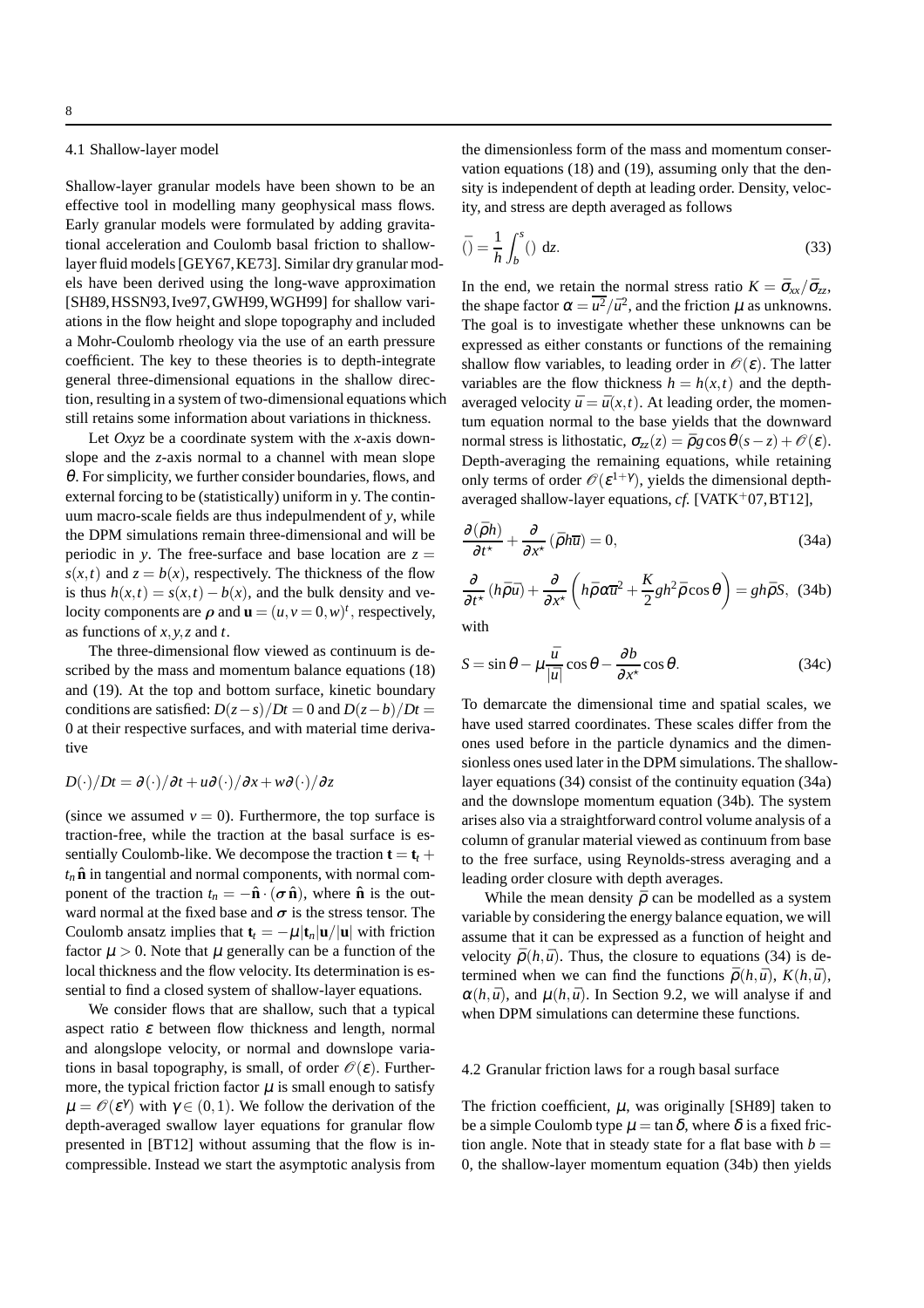$\mu = \tan \theta$ . Pure Coulomb friction implies that there is only one inclination,  $\theta = \delta$ , at which steady flow of constant height and flow velocity exists. That turns out to be unrealistic. Three parameterisations for  $\mu$  have been proposed in the literature.

Firstly, Forterre and Pouliquen [FP03] found steady flow in laboratory investigations for a range of inclinations concerning flow over rough basal surfaces. They measured the thickness *hstop* of stationary material, left behind when a flowing layer was brought to rest, with the following fit

$$
\frac{h_{stop}(\theta)}{Ad} = \frac{\tan(\delta_2) - \tan(\theta)}{\tan(\theta) - \tan(\delta_1)}, \quad \delta_1 < \theta < \delta_2,\tag{35}
$$

where  $\delta_1$  is the minimum angle required for flow,  $\delta_2$  the maximum angle at which steady uniform flow is possible, *d* the particle diameter, and *A* a characteristic dimensionless length scale over which the friction varies. Note that *hstop* diverges for  $\theta = \delta_1$  and is zero for  $\theta = \delta_2$ . For  $h > h_{stop}$ , steady flow exists in which the Froude number, the aspect ratio between flow speed and surface gravity-wave speed  $(F = \bar{u}/\sqrt{g\cos\theta h})$ , is a linear function of the height,

$$
F = \beta \frac{h}{h_{stop}(\theta)} - \gamma, \quad \text{for} \quad \delta_1 < \theta < \delta_2,\tag{36}
$$

where  $\beta$  and  $\gamma$  are constants independent of chute inclination and particle size. Provided one assumes the steady state  $\mu =$  $\tan \theta$  to hold (approximately) in the dynamic case as well, it can be combined with (35) and (36) to find an improved empirical friction law

$$
\mu = \mu^*(h, F) = \tan(\delta_1) + \frac{\tan(\delta_2) - \tan(\delta_1)}{\beta h / (Ad(F + \gamma)) + 1}.
$$
 (37)

This is a closure for  $\mu$  in terms of the flow variables, and has been shown to have practical value. Note, that in the limit  $\delta_1 \rightarrow \delta_2 = \delta$  the Coulomb model is recovered.

Secondly, in an earlier version [Pou99], another, exponential fitting was proposed for *hstop*, as follows

$$
\frac{h'_{stop}(\theta)}{A'd} = \ln \frac{\tan(\theta) - \tan(\delta'_1)}{\tan(\delta'_2) - \tan(\delta'_1)}, \quad \text{for} \quad \delta'_1 < \theta < \delta'_2 \tag{38}
$$

with the same limiting behaviour, and primes used to denote the difference in the fit. It yields the friction factor

$$
\mu = \mu'(h, F) = \tan \delta_1' + \left(\tan \delta_2' - \tan \delta_1'\right) e^{\left\{\frac{-\beta'h}{A'd(F+\gamma')}\right\}}.
$$
 (39)

Equation (35) did, however, prove to be a better fit to experiments and is computationally cheaper to evaluate.

Finally, [Jen06] included a modified dissipation in the kinetic theory equations and was able to produce a law very similar to the original experimentally obtained model (36), *i.e.*

$$
F = \beta_J \frac{h}{h_{stop}(\theta)} \frac{\tan^2(\theta)}{\tan^2(\delta_1)} - \gamma_J,
$$
\n(40)



Fig. 2: DPM simulation for  $N_f/200 = 17.5$ , inclination  $\theta =$ 24 $\degree$  and the diameter ratio of free and fixed particles,  $\lambda =$ 1, at time  $t = 2000$ ; gravity direction *g* as indicated. The domain is periodic in *x*- and *y*-directions. In the *z*-direction, fixed particles (black) form a rough base while the surface is unconstrained. Colours indicate speed: increasing from blue via green to orange.

for which we can use any appropriate fit for *hstop*. It leads subsequently to a more complicated evaluation of the friction law for  $\mu$ . We omit further details and compare our DPM simulations against these rules, using fits for the rough basal surface. Additionally, we use the DPM to investigate how to extend these laws to smoother surfaces.

## **5 Simulation description**

In this section, DPM is used to simulate monodispersed granular flows.

Parameters have been nondimensionalised such that the flow particle diameter  $d = 1$ , mass  $m = 1$  and the magnitude of gravity  $g = 1$ . The normal spring and damping constants are  $k^n = 2 \cdot 10^5 mg/d$  and  $\gamma^n = 50\sqrt{g/d}$ ; thus the contact duration is  $t_c = 0.005 \sqrt{d/g}$  and the coefficient of restitution is  $\epsilon = 0.88$ . The tangential spring and damping constants are  $k^t = (2/7)k^n$  and  $\gamma^t = \gamma^n$ , such that the frequency of normal and tangential contact oscillation and the normal and tangential dissipation are equal. The microscopic friction coefficient was taken to be  $\mu^c = 1/2$ .

The interaction parameters are chosen as in Silbert *et al.*  $[SEG^+01]$  to simulate glass particles of 0.1 mm size; this corresponds to a dimensional time scale of  $\sqrt{d/g} = 3.1$  ms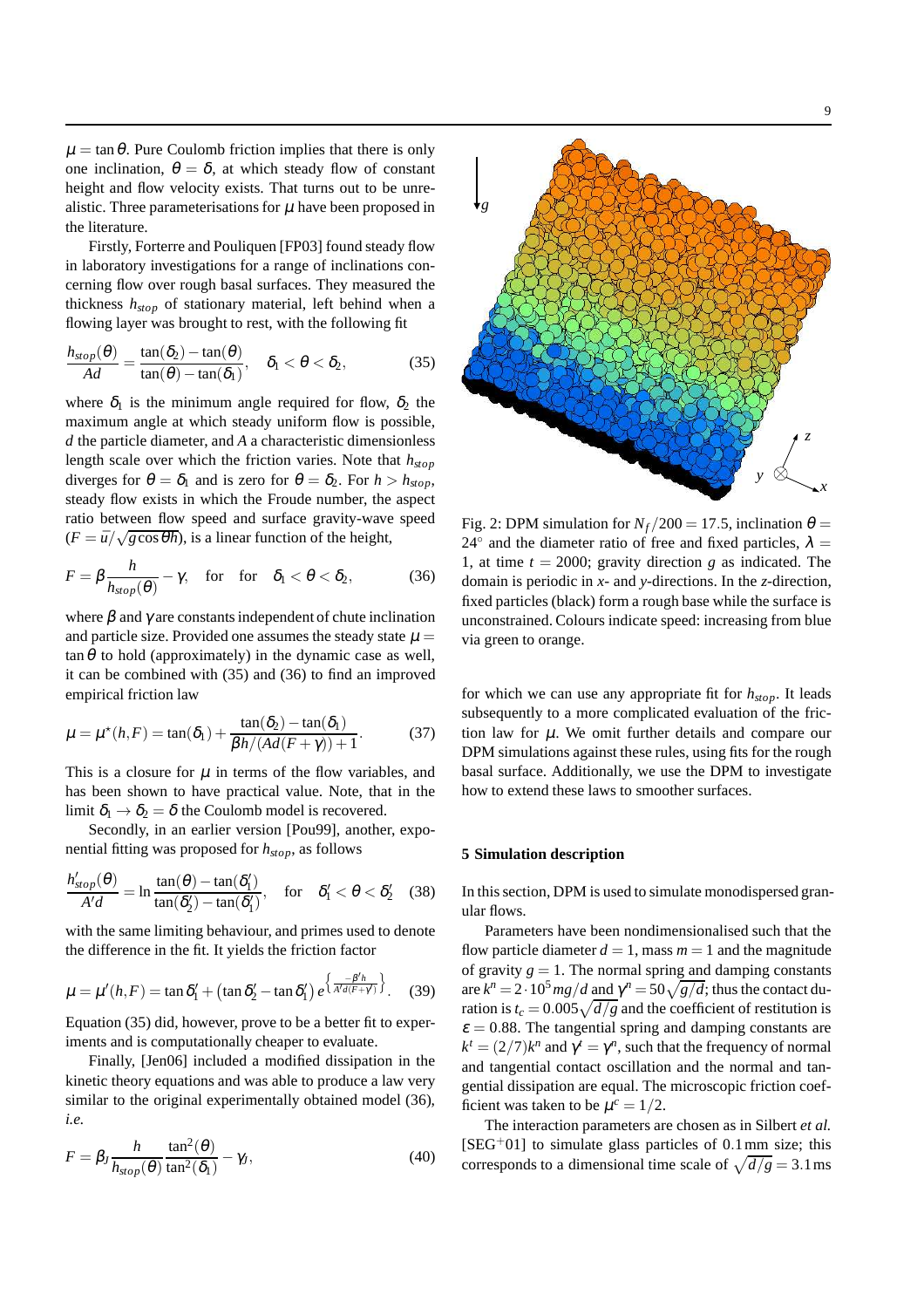

*t*

Fig. 3: The ratio of kinetic to mean elastic energy plotted against time for  $N_f/200 = 20$  flowing particles, basal roughness  $\lambda = 1$ , and varying chute angles  $\theta$ . Flow stops for inclinations  $\theta \leq 20.5^{\circ}$ , remains steady for  $21^{\circ} \leq \theta \leq 29^{\circ}$  and accelerates for  $\theta \geq 30^{\circ}$  (dashed lines).

and dimensional velocity scale  $\sqrt{dg} = 0.031 \,\mathrm{ms}^{-1}$ . The above parameters are identical to the simulations of Silbert *et al*., except that dissipation in tangential direction,  $\gamma^t$ , was added to damp rotational degrees of freedom in arresting flow. Adding of such tangential damping removes all vibrational energy for flows otherwise arrested. Silbert *et al.* also investigated the sensitivity of the results to the particle interaction parameters  $t_c$ ,  $\varepsilon$ , the ratio  $k^n / k^t$ , and  $\mu^c$ ; they found that while the density of the bulk material is not sensitive to these interaction parameters, the flow velocity increased with decreasing friction  $\mu^c$ . Nonetheless, the qualitative behaviour of the velocity profiles did not change.

The chute is periodic and of size  $20 \times 10$  in the *x*- and *y*-directions and has a layer of fixed particles as a base. The bottom particles are monodispersed with (nondimensional) diameter λ*d*. Various basal roughnesses are investigated by taking  $\lambda = 0$  to 4 in turn, with  $\lambda = 0$  as flat base. This bottom particle layer is obtained by performing a simulation on a horizontal, smooth-bottom chute. It is filled with a randomly distributed set of particles of diameter λ*d* and we simulate until a static layer about 12 particles thick is produced. Then a slice of particles with centres between  $z \in [9.3, 11]\lambda d$  are fixed and translated 11 diameters downwards to form the base. The layer is thick enough to ensure that no flowing particles can fall through the rough base during the full simulations. Their positions are fixed.

Initially,  $N_f$  particles are inserted into the chute. To insert a particle, a random location  $(x, y, z) \in [0, 20] \times [0, 10] \times$  $[0,H]$  is chosen, where  $H = N_f/200$  initially. If the particle at this position overlaps other particles, the insertion is rejected, and the insertion domain is enlarged by increasing *H* to  $H + 0.01$  to ensure that there is enough space for all particles. This process creates an initial packing fraction of about  $\rho/\rho_p = 0.3$ . Once the simulations starts the particles initially compact to an approximated height  $N_f/200$ , giving the particles in the chute enough kinetic energy to initialise flow. Dimensionless time is integrated between  $t \in [0, 2000]$ to allow the system to reach a steady state. A screen shot of the system in steady state is given in Fig. 2.

To ensure that the size of the periodic box does not influence the result, we compared density and velocity profiles of the flow at an angle  $\theta = 24^\circ$  and  $N_f/200 = 17.5$  for domain sizes  $L_x = 10$ , 20, 40,  $L_y = 10$  and  $L_x = 10$ , 20, 40,  $L_y = L_x/2$ , and saw no significant changes.

#### **6 Arrested, steady, and accelerating flow**

From the experiments of Pouliquen [Pou99], granular flow over a rough base is known to exist for a range of heights and inclinations. DPMs by  $[SEG^+01]$  also showed that steady flows arose for a range of flow heights and (depth-averaged) velocities or Froude numbers. Their simulations did, however, provide relatively few data points near the boundary of arrested and steady flow to allow a more adequate fit of the stopping height. The original data of Silbert *et al.* is indicated by the red crosses in Fig. 4. In this section, we therefore perform numerous DPMs at heights and angles near the demarcation line between the steady flow regime and the regime with static piles. To study the full range of steady flow regimes, simulations were performed for inclinations  $\theta$ varying between 20 $\degree$  and 60 $\degree$  and  $N_f/200 = 10, 20, 30,$  and 40. In Section 8, we will repeat (some of) these simulations for varying base roughness.

We define the flow as steady if the ratio of kinetic energy normalised by the mean elastic potential energy becomes time independent. This is shown in Fig. 3, where we plot such an energy ratio for a rough base, constant height, and varying chute angle. The elastic potential energy is averaged over  $t \in [1000, 2000]$  to minimise fluctuations after start-up, but any interval larger than 100 appears sufficient. For chute angles at most  $20.5^{\circ}$  the kinetic energy vanishes after a short time, thus the flow arrests; for chute angles between  $21^\circ - 29^\circ$ , a constant value is reached, indicating steady flow; and, for inclinations above 29◦ the energy keeps increasing: thus flow steadily accelerates. If the energy ratio remained constant within  $t \in [1800, 2000]$ , the flow was deemed steady, otherwise the flow was deemed to be either accelerating or stopping.

Unlike fluids, the free surface of granular flows, and thus the flow height, are not well defined. In  $[SEG^+01]$ , the height of the flow was estimated by  $N_f/200$ , which is equivalent to assuming a constant packing fraction of  $\rho/\rho_p = \pi/6$ . However, the exact height  $h = s - b$  of the flow varies from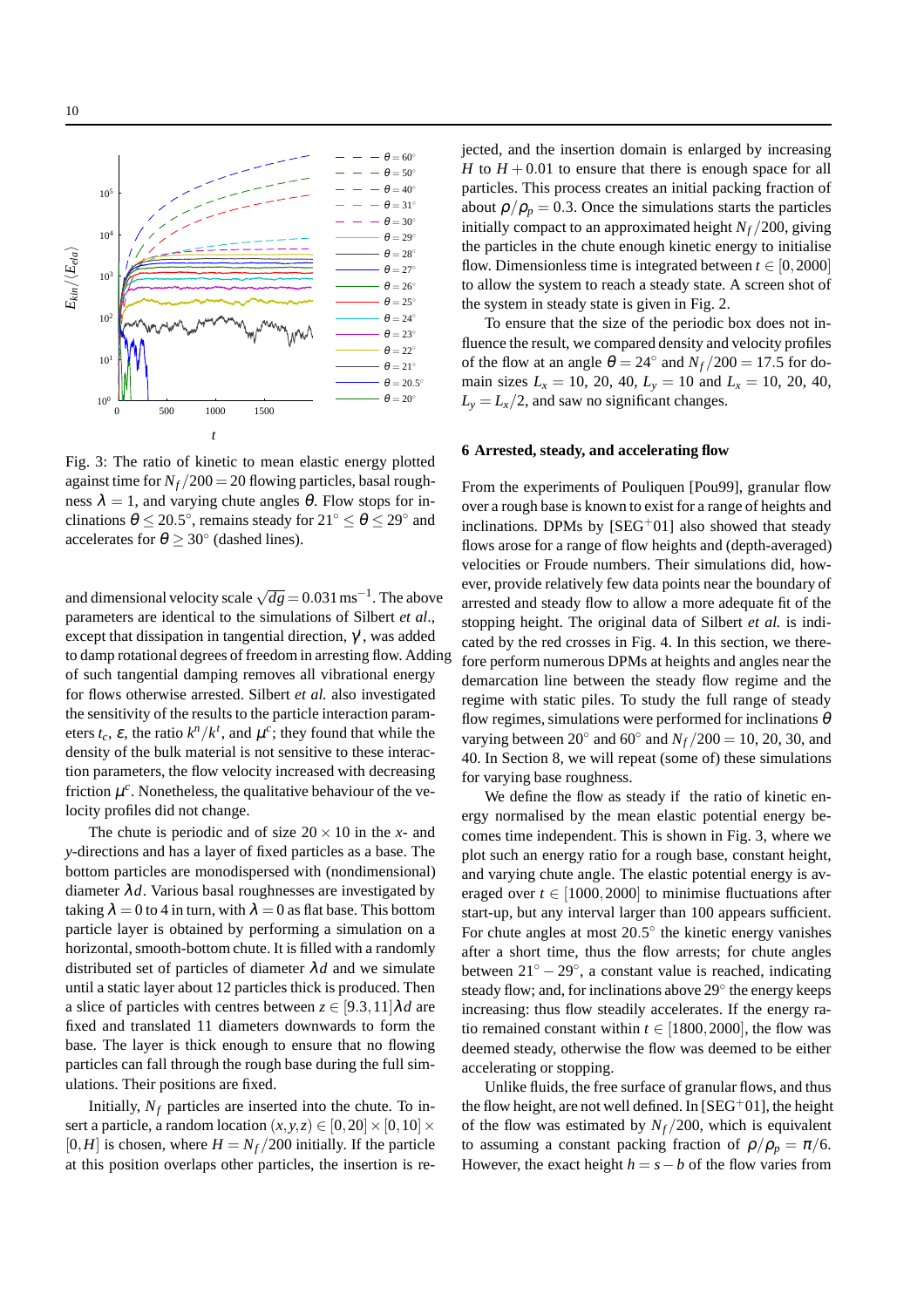

Fig. 4: Overview of DPM results for  $\lambda = 1$ , with markers denoting the flow state at  $t = 2000$ : arrested •, steady  $\circ$ , and accelerating ∗ flows. Grey dash-dotted lines mark thickness *h* for fixed  $N_f/200 = 10, 20, 30,$  and 40. The demarcation line is fitted to  $h_{stop}(\theta)$  in equation (35) (solid line) and  $h'_{stop}(\theta)$ in (38) (dotted line). Error bars mark intervals establishing the demarcation line. Red crosses denote the demarcation between arrested and accelerating flow found in [SEG<sup>+</sup>01].

the approximated height due to compaction of the flow and  $N_f/200$  is typically an overestimate. In [VATK<sup>+</sup>07], the surface of the flow was defined by the time-average of the maximum vertical position of all flow particles. One could also define the free surface of the flow as the height where the density vanishes. The latter two methods, however, have the disadvantage that saltating particles can lead to slightly overestimated flow heights.

Instead, we will define the height via the downward normal stress. For steady uniform flows the downward normal stress is lithostatic, *i.e.*, balances the gravitational weight, such that

$$
\sigma_{zz}(z) = \int_z^{\infty} \rho(z')g\cos\theta \, dz'. \tag{41}
$$

This is a direct consequence of the momentum balance equations. Thus,  $\sigma_{zz}(z)$  has to decrease monotonically; the base and free surface are the heights at which  $\sigma_{zz}(z)$  reaches its maximum and minimum value, respectively. However, in order to avoid effects of coarse graining or single particles near the boundary, we cut off the stress  $\sigma_{zz}(z)$  on either boundary by defining threshold heights

$$
z_1 = \min\{z: \sigma_{zz} < (1 - \kappa) \max_{z \in \mathbb{R}} \sigma_{zz}\} \quad \text{and} \tag{42a}
$$

$$
z_2 = \max\{z: \sigma_{zz} > \kappa \max_{z \in \mathbb{R}} \sigma_{zz}\}\tag{42b}
$$

with  $\kappa = 2\%$ . We subsequently linearly extrapolate the stress profile in the interval  $(z_1, z_2)$  to define the base *b* and surface height *s* as the height at which the linear extrapolation reaches the maximum and minimum values of  $\sigma_{zz}$ , respectively,

$$
b = z_1 - \frac{\kappa}{1 - 2\kappa}(z_2 - z_1), \ s = z_2 + \frac{\kappa}{1 - 2\kappa}(z_2 - z_1). \tag{42c}
$$

The variable most sensitive to these height choices is  $\bar{\rho}$ . However, it shows well-defined functional behaviour for our definition of height, shown later. This is not the case if we define height by the density or the method in [VATK<sup>+</sup>07]. The threshold  $\kappa = 2\%$  was chosen because the results in Fig. 13 were relatively insensitive to the choice of  $\kappa$  at or above 2%.

To determine the demarcation line  $h_s(\theta; \lambda)$  between arrested and steady flow with good accuracy, we performed a set of simulations with initial conditions determined by the following algorithm. Starting from an initial 'filling height'  $N_f/200 = 40$  and inclination  $\theta = 24^\circ$ , the angle was increased in steps of 1◦ until eventually a flowing state was reached. Then the angle was decreased by  $1/2^{\circ}$ . When the flow arrested, the number of particles was increased by 400, otherwise the angle was further decreased by  $1/2^{\circ}$ , and so forth, till  $N_f/200 = 60$ . Flow was defined to be arrested when the energy ratio  $E_{kin}/\langle E_{ela} \rangle$  fell below 10<sup>-5</sup> within 500 time units, otherwise the flow was classified as flowing. To validate this apporach a few arrested flows were continued after  $t = 500$ , and a further decrease of kinetic energy was observed. This procedure yields intervals of the inclination angle for each height and, vice versa, height intervals for each angle, between which the demarcation line lies. The values presented in [SEG<sup>+</sup>01] deviate at most  $0.5^{\circ}$ from our observations, perhaps due to the preparation of the chute bottom, or the slightly different dissipation used. A demarcating curve between steady and arrested flow was fitted to equations (35) and (38) by minimising the horizontal, respectively vertical, distance of the fit to these intervals, see Fig. 4. Fitting  $h_{stop}(\theta)$  yields better results than  $h'_{stop}(\theta)$ for all roughnesses and only the fit (35) will be used hereafter. Similar fits will be made in Section 8 for varying basal roughness.

#### **7 Statistics for uniform steady flow**

To obtain detailed information about steady flows, we use the statistics defined in Sect. 3. Since the flows of interest are steady and uniform in *x* and *y*, density, velocity and stress will be averaged over *x*, *y* and *t*. The resulting depth profiles will depend strongly on the coarse-graining width *w*, which needs to be carefully selected. Representative depth profiles for particular heights, inclinations and basal roughnesses will also be analysed.

Depth profiles for steady uniform flow are averaged using a coarse graining width *w* over  $x \in (0, 20]$ ,  $y \in (0, 10]$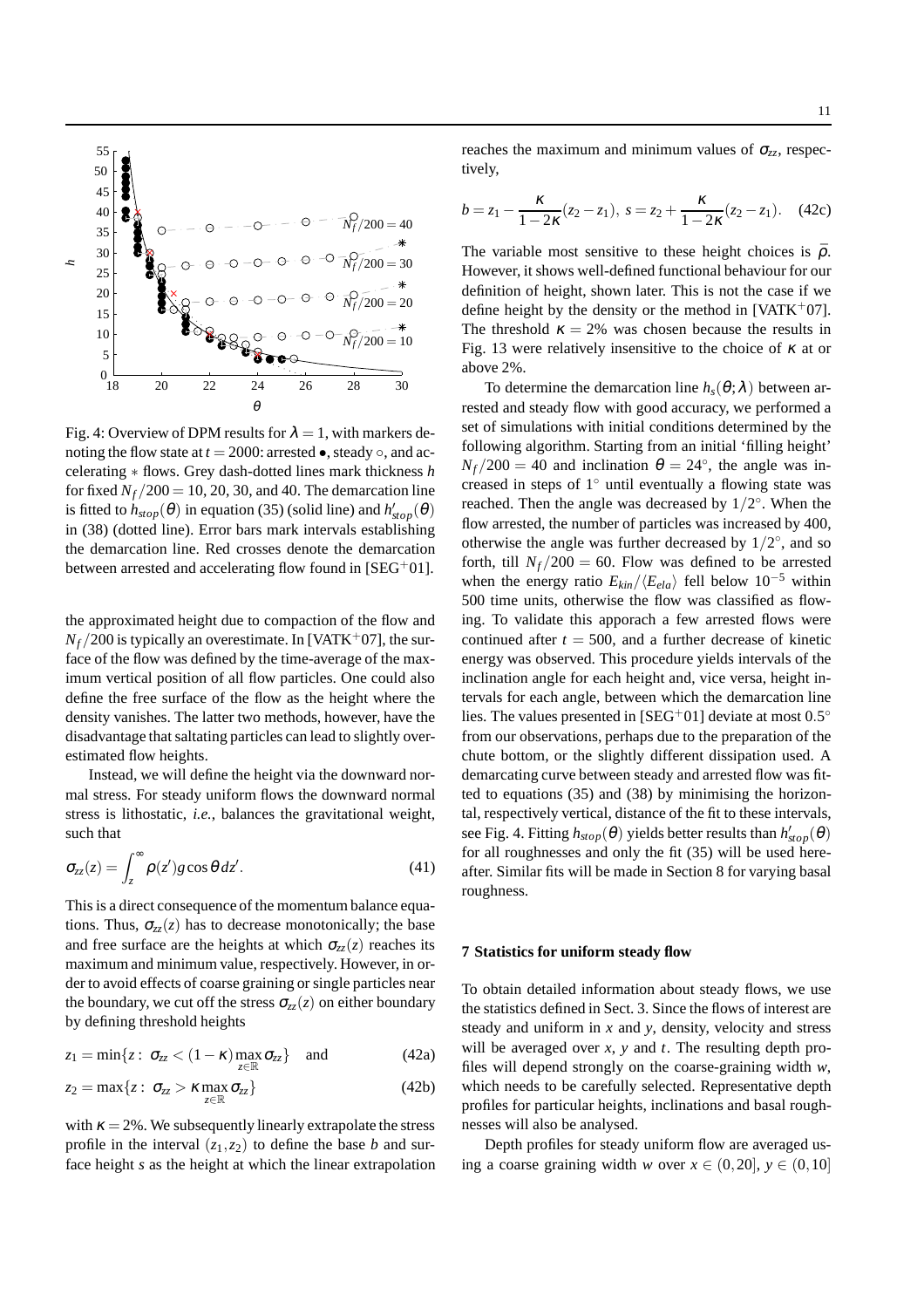

Fig. 5: Depth-averaged norm of the momentum rate of change,  $r = \int_b^s |\partial_t(\rho \mathbf{u}| dz)$ , with  $\partial_t(\rho \mathbf{u})$  determined by (44) for varying time averaging interval *T*. Steady flow at height  $N_f/200 = 20$  and inclination  $\theta = 24^\circ$  was used. Temporal fluctuations decrease inversely proportional to the length of the time averaging interval. Dotted line is for illustration only.

and  $t \in [2000, 2000 + T]$ . The profile of a variable  $\chi$  is thus defined as

$$
\langle \chi \rangle_w^T(z) = \frac{1}{200T} \int_{2000}^{2000+T} \int_0^{10} \int_0^{20} \chi_w(t, x, y, z) \, dx \, dy \, dt,\tag{43}
$$

with  $\chi_w$  in turn the macroscopic field(s) of density, momentum and stress, as defined in (13), (16) and (32). We average in time with time snapshots taken every  $t_c/2$  units.

To determine an appropriate time averaging interval *T*, we calculate the rate of change in momentum from the density, velocity and stress fields by

$$
\frac{\partial(\rho \mathbf{u})}{\partial t} = \nabla \cdot \boldsymbol{\sigma} - \rho \mathbf{g} - \mathbf{u} \cdot \nabla(\rho \mathbf{u}).\tag{44}
$$

For steady flow, the temporal variations in mass and momentum should approach zero when averaged over a long enough time interval *T*. This is shown in Fig. 5, where we plot the depth-averaged norm of the momentum rate of change for varying time averaging interval. For  $T \ge 100$ , the temporal fluctuations decrease to less than 2% of the largest term,  $\bar{\rho}g$ , in the momentum equation. In the remainder, we choose  $T = 100$  as the averaging interval.

The effect of varying coarse-graining width *w* is shown in Fig. 6, which shows the *z*-profile of particle volume fraction  $\rho/\rho_p$ , where  $\rho_p$  is the particle density. For small *w* we observe strong oscillations of about 0.9 particle diameters width, particularly at the base. The microscopic oscillations are increasingly smoothed out and finally vanish as we approach  $w = 0.5$ . For larger *w*, such as  $w > 1$ , the macroscopic gradients at the base and surface are smoothed out, an unwanted effect of the coarse-graining. The same behaviour is observed in the stress and velocity fields. Smoothing over the microscopic structure makes it impossible to observe microscopic layering in the density, which we still wish to



Fig. 6: Particle volume fraction  $\rho/\rho_p$  for  $N_f/200 = 40$ ,  $\theta = 24^{\circ}$ , and  $\lambda = 1$  for varying coarse graining widths *w*. While the density is approximately constant in the bulk, microscopic layering effects are visible for  $w < 0.5$ .



Fig. 7: Normal and shear stresses for  $N_f/200 = 30, \theta = 28^\circ$ , and roughness  $\lambda = 1$ . Shear  $\sigma_{xz}$  and downward normal stress <sup>σ</sup>*zz* are balanced by gravitational forces. The normal stresses show anisotropic behaviour.

identify in our averaged fields. Hence, we choose  $w = 0.25$ as the coarse-graining width, such that layering effects remain visible along with the rather sharp macroscopic gradients.

The microscopic oscillations at the base indicate a strong layering effect of particles near the boundary, despite the rough bottom surface. The macroscopic density throughout the flow is almost constant in the bulk and decreases slightly towards the base. An approximately constant density profile is a feature of all steady flows and is a key assumption of depth-averaging.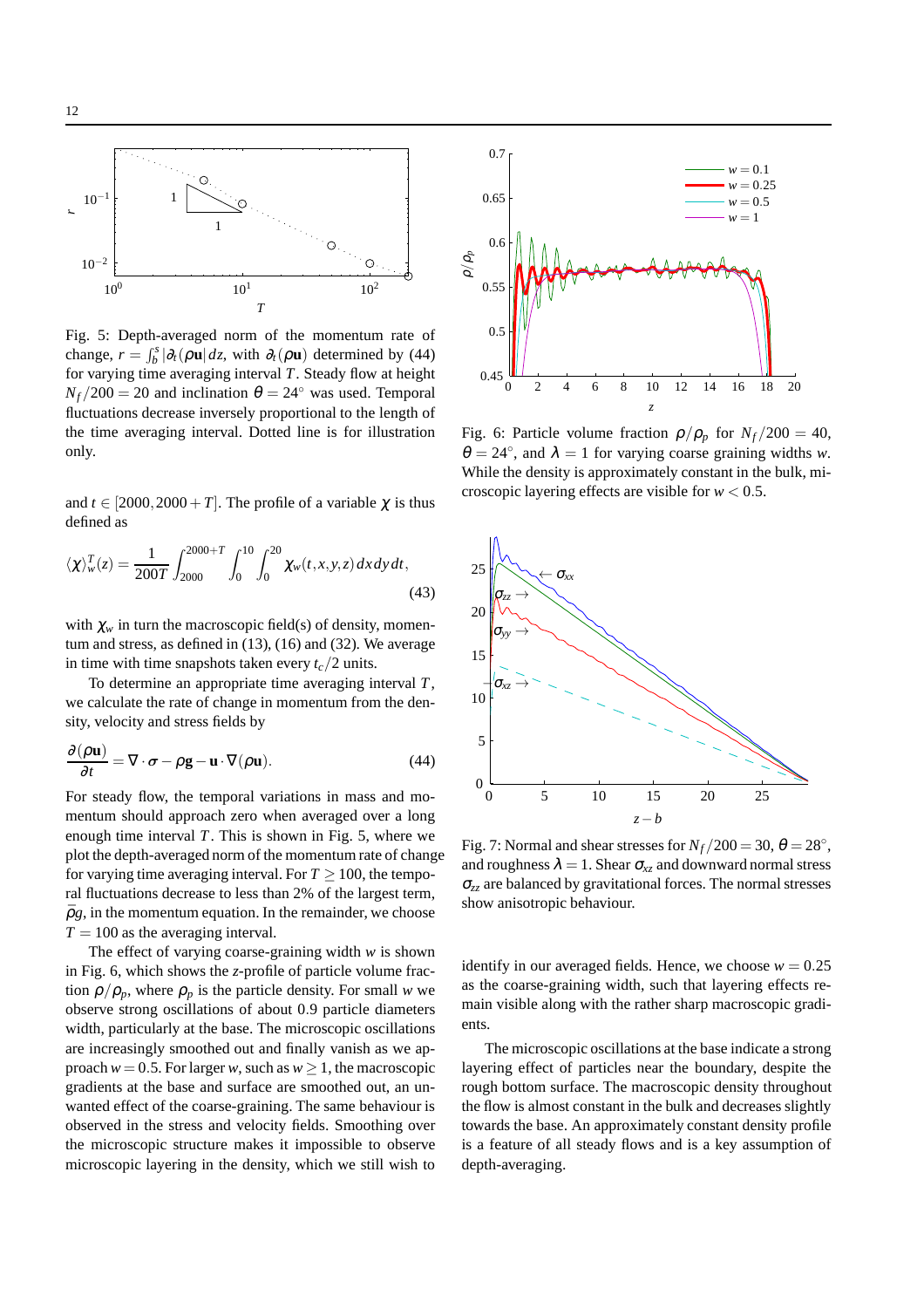

Fig. 8: Demarcation line  $h_{stop}(\theta; \lambda)$  for varying basal roughness. Markers denote the midpoint of the intervals around which the curve was fitted. Steady flow is observed at smaller inclinations for smoother bases. While the smaller angle  $\delta_{1,\lambda}$  varies only slightly, the larger angle  $\delta_{2,\lambda}$  decreases rapidly with the smoothness. For  $\lambda = 0$ , the demarcation line is vertical at  $\theta = 12.5^{\circ}$  (not shown).

Non-neglible stress components are plotted in Fig. 7. We have observed (not shown) that the stress components are nearly symmetric (the asymmetric part contributes less than 0.1% to the deviatoric stress). Shear stresses  $\sigma_{yx}$  and <sup>σ</sup>*yz* are negligible since the flow velocity in *y*-direction vanishes. For steady flow, the downward normal stress  $\sigma_{zz}(z)$  is lithostatic and satisfies equation (41) with a maximum error of 0.4%. Since the density is nearly constant, we obtain a linear stress profile, another assumption of depth-averaged theory. Applying the momentum balance (19) to steady uniform flow further yields that the shear stress satisfies  $\sigma_{xz}$  $\int_{z}^{\infty} \rho(z')g \sin \theta dz'$ . Thus, the macro-scale friction  $\mu$  satisfies  $\mu = \sigma_{xz}/\sigma_{zz} = -g_x/g_z = \tan \theta$ . This relation is locally satisfied for all steady flow cases to an accuracy of  $|\theta \tan^{-1}(\mu) < 0.6^{\circ}$ . The remaining normal stress components,  $\sigma_{xx}$  and  $\sigma_{yy}$ , are not constrained by this mass balance. We thus see in Fig. 7 significant anisotropy in the amplitude of the normal stresses, in particular in  $\sigma_{yy}$ . The confining stress is largest in the flow direction, except for very small inclinations. It is always weakest in the lateral or *y*–direction with fluctuations at the base that are in phase with the fluctuations of the density. Generally, the anisotropy increases with higher inclinations and smoother bases; this will be analysed further in future work.

#### **8 Transition from rough to smooth base**

Next, we study the effect of smoother bases on the range of steady flows by decreasing the diameter  $\lambda d$  of the base particles, with the limiting case of a flat bottom wall for  $\lambda = 0$ . Such an extensive numerical study of the effects of changing bottom roughness appears to be novel. To that effect, the DPM simulations from Section 6 were extended such that results for basal roughnesses  $\lambda = 0$ ,  $1/2$ ,  $2/3$ ,  $5/6$ , 1, 1.5, 2 and 4 can be compared. For  $\lambda = 1/6$  and  $\lambda = 1/3$  only simulations to calculate *hstop* were undertaken.

A family of demarcation curves  $h_{stop}(\theta; \lambda)$  between steady and arrested flow is shown in Fig. 8. The curve fits are based on

$$
h_{stop}(\theta; \lambda) = A_{\lambda} d \frac{\tan(\delta_{2,\lambda}) - \tan(\theta)}{\tan(\theta) - \tan(\delta_{1,\lambda})}, \quad \delta_{1,\lambda} < \theta < \delta_{2,\lambda},
$$
\n(45)

in which the dependencies on  $\lambda$  are explicitly denoted. The fitting parameters  $\delta_{1,\lambda}$ ,  $\delta_{2,\lambda}$ ,  $A_{\lambda}$  appearing in (45) are given in Table 1. As in Sect. 6, a fit based on the original equation (35) (or (45)) rather than Pouliquen's early fit (38) yields the best results.

For a flat or nearly flat bottom, such that  $\lambda \leq 1/6$ , steady flow initiates and resides at or very tightly around one inclination for all heights, see Table 1. This is in agreement with the angle found in the laboratory experiments of [GTDD03]. For  $1/3 < \lambda \leq 4$ , we observe Pouliquen-style behaviour; this is shown in Fig. 8. The angle  $\delta_{1,\lambda}$  of flow initiation is nearly constant with respect to  $\lambda$ . In contrast, the range of angles at which both steady and arrested flow is possible,  $\delta_{2,\lambda} - \delta_{1,\lambda}$ , is maximal for  $1 \leq \lambda \leq 1.5$  and decreases for smoother chutes with  $\lambda < 1$ , as shown in Table 1. This has been reported for laboratory experiments in [GTDD03], who also observed a slight decrease of the interval  $\delta_{2,\lambda} - \delta_{1,\lambda}$  for  $\lambda > \lambda_c \approx 2$ . However, their  $\lambda_c$  was measured for basal particles fixed at the same height and depended on the compactness of the base. We observe a slight decrease of  $\delta_{2,\lambda}$ for  $\lambda \geq 1.5$ ; however, the fitting curves in Fig. 8 do mildly overlap for  $\lambda \geq 1$ .

We recall that  $\delta_{1,\lambda}$  and  $\delta_{2,\lambda}$  are fitting parameters for the *hstop*-curve (45) which does not necessarily imply, though it is expected, that the flow accelerates for angles greater than  $\delta_{2,\lambda}$ . Surprisingly, while steady flow is observed exclusively for  $\theta \in (\delta_{1,1}, \delta_{2,1})$  when  $\lambda = 1$ , the range of angles associated with steady flow for smoother chutes (*i.e.*, when  $\lambda < 1$ ) extends to greater inclinations with  $\theta > \delta_{2,\lambda}$ . For these latter cases,  $\delta_{acc,\lambda} > \delta_{2,\lambda}$  is defined as the smallest angle at which accelerating flow is observed; the DPM simulations show that

$$
\delta_{acc,\lambda} = 29^{\circ} \pm 1^{\circ} \text{ for } \lambda \ge 1/2. \tag{46}
$$

We summarise the density profiles seen without explicitly showing the results. For decreasing basal roughness  $\lambda$ , we observe that the microscopic oscillations and the dip in density at the base increase, while the bulk density remains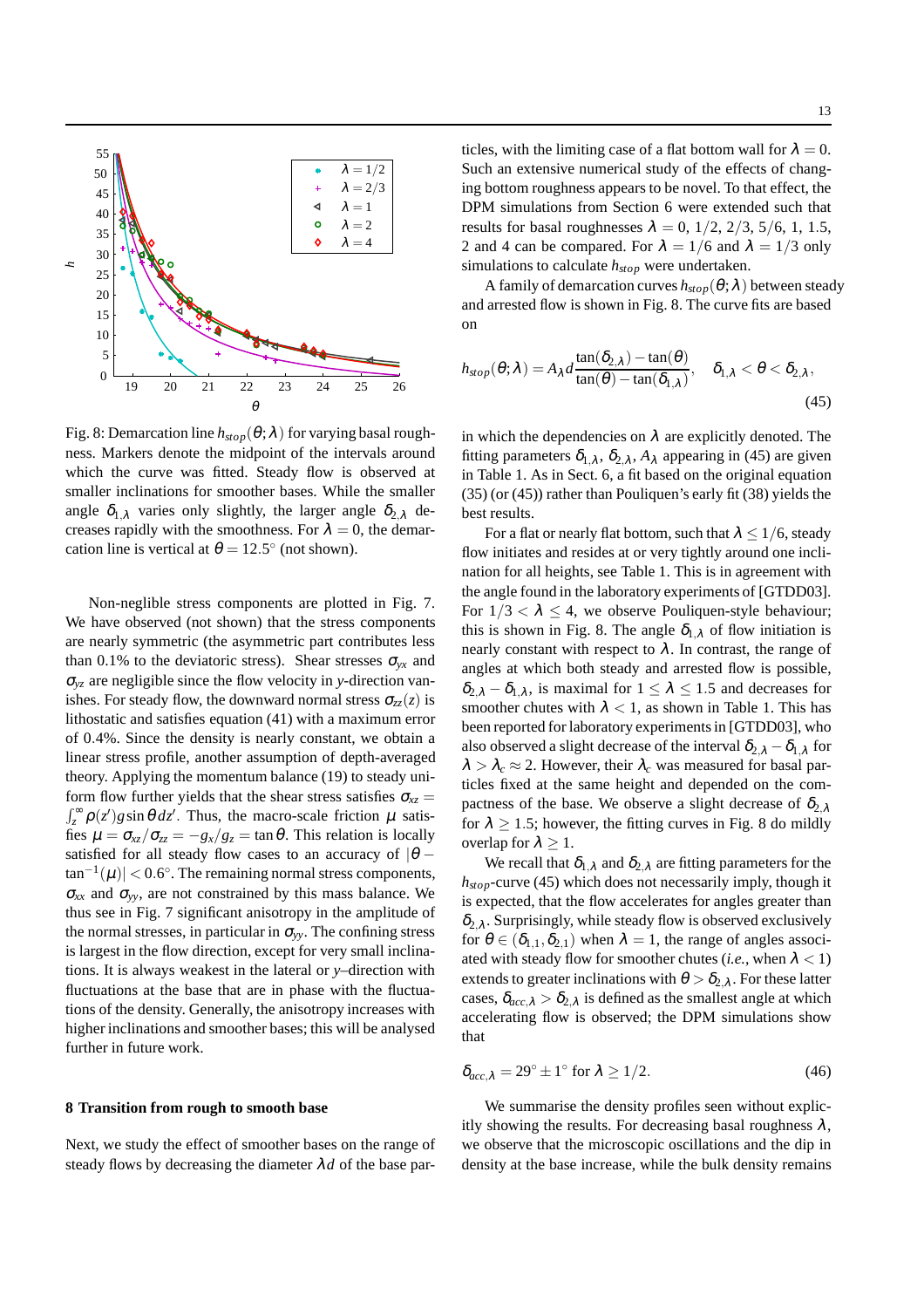

θ *h* $\delta^0$  $\beta_3^0 \rightarrow \beta_4$  ←  $\delta_5$  $\mathbf{0}$ *acc* 12 14 16 18 20 22 24 26 28 30 0 5 10 15  $\overline{20}$ 25  $3<sup>0</sup>$ 35  $\overline{A}$ 45 50 55 *z*/*h* ρ/ρ*p* 0 0.2 0.4 0.6 0.8 1  $\Omega$ 0.1 0.2 0.3 0.4 0.5 *t*  $E_{kin}/\langle E_{ela}\rangle$ 0 2000 4000 6000 1 2 3 4

Fig. 9: Top: Overview of DPM simulations for  $\lambda = 1/2$ , with markers denoting the flow state at  $t = 2000$ : arrested  $\bullet$ , layered ×, oscillating ◇, steady ○, and accelerating \* flows. Demarcation line  $h_{stop}(\theta;1/2)$  is fitted according to (45). Bottom left panel: Profile of particle volume fraction of layered flow at  $N_f/200 = 20$ ,  $\theta = 22^\circ$ . Bottom right panel: Ratio of kinetic over mean elastic energy for oscillating flow at  $N_f/200 = 30, \theta = 24^\circ.$ 

constant. For  $\lambda \geq 1.5$  there is a low density in the basal region, since some of the free particles are small enough to

| λ              | $\lceil \delta_{1, \lambda} \rceil$        | $\delta_{2,\lambda}$ | $A_\lambda$                          | $\beta_{\lambda}$ | γλ                                                 | err   |
|----------------|--------------------------------------------|----------------------|--------------------------------------|-------------------|----------------------------------------------------|-------|
| $\overline{0}$ | 11.750 11.750                              |                      |                                      | 1.446 3.394       |                                                    | 0.285 |
|                | 1/6 14.750 14.750                          |                      |                                      |                   |                                                    |       |
|                |                                            |                      | 1/3 16.344 20.591 23.000             |                   |                                                    |       |
|                |                                            |                      | 1/2 17.898 20.697 16.970 0.241 0.889 |                   |                                                    | 0.394 |
|                | 2/3 17.767 26.107 5.692                    |                      |                                      |                   | 0.210 0.239                                        | 0.142 |
|                | 5/6 18.223 28.479 4.411                    |                      |                                      |                   | $\vert 0.194 \vert -0.002 \vert \vert 0.144 \vert$ |       |
| $\mathbf{1}$   | 17.561 32.257 3.836                        |                      |                                      |                   | $\vert 0.191 \vert -0.045 \vert \vert 0.144 \vert$ |       |
| $1.5\,$        | $17.539\overline{)32.926\overline{)3.685}$ |                      |                                      |                   | $0.188 - 0.036$ 0.147                              |       |
| $\overline{2}$ | 17.448 29.483 5.455                        |                      |                                      |                   | $ 0.185  - 0.033   0.153 $                         |       |
| $\overline{4}$ | 17.346 28.605 6.630                        |                      |                                      |                   | $ 0.180  - 0.016  0.161$                           |       |

Table 1: Table of fitting parameters  $\delta_{1,\lambda}$ ,  $\delta_{2,\lambda}$ ,  $A_{\lambda}$  for the curve  $h_{stop}(\theta; \lambda)$  and  $\beta_{\lambda}, \gamma_{\lambda}$  for the flow rule (48), including the variance of the flow rule,  $err(F - F_{data})$  (*F* is the Froude number fit and  $F_{data}$  is the measured one), for all steady ( $\lambda \geq$  $1/2$ ) flows  $(\lambda = 0)$ .

Fig. 10: Top: Overview of DPM simulations for  $\lambda = 0$ , with markers denoting arrested  $\bullet$ , layered  $\times$ , steady disordered ⋆, and accelerating ∗ flows at *t* = 2000 (*t* = 6000 for steady disordered flows). Bottom panel: Profile of particle volume fraction (left) and ratio of kinetic over mean elastic energy (right) for  $N_f/200 = 30, \theta = 24^\circ$ .

sink a little into the base, forming a mixed layer of fixed and free particles.

Velocity profiles for  $N_f/200 = 30$  and  $\theta = 24^\circ$  ( $\theta = 22^\circ$ and 26 $\degree$  for  $\lambda = 1/2$ ) are shown for varying basal roughness in Fig. 11. For  $\lambda = 1$ , we observe the Bagnold profile [Bag54] for thick collisional flows, differing only at the surface. For very thin flows  $(N_f/200 = 10)$  or inclinations near the arresting flow regime, the profile differs strongly from the Bagnold profile and becomes linear. For smoother bases, the flow velocity increases, and the profile becomes more concave. Weak to stronger slip velocities are observed for  $\lambda < 2/3$ . For  $\lambda = 0$ , thicker flows have constant velocity throughout the depth, almost corresponding to plug flow.

For  $\lambda \leq 2/3$ , the flow is steady-layered and oscillating at low angles  $\theta < \delta_{3,\lambda}$ , where

$$
\delta_{3,\lambda} = \begin{cases}\n25.5^{\circ} \pm 0.5^{\circ} & \text{if } \lambda = 1/2, \\
24.5^{\circ} \pm 0.5^{\circ} & \text{if } \lambda = 2/3 \text{ and } N_f/200 = 10, \\
\theta_{stop}(h;\lambda) & \text{if } \lambda = 2/3, N_f/200 \ge 20 \text{ or } \lambda \ge 5/6.\n\end{cases}
$$
\n(47)

At higher angles,  $\delta_{3,1/2} < \theta < \delta_{acc,1/2}$ , a disordered regime similar to that for a rough base is observed. This is il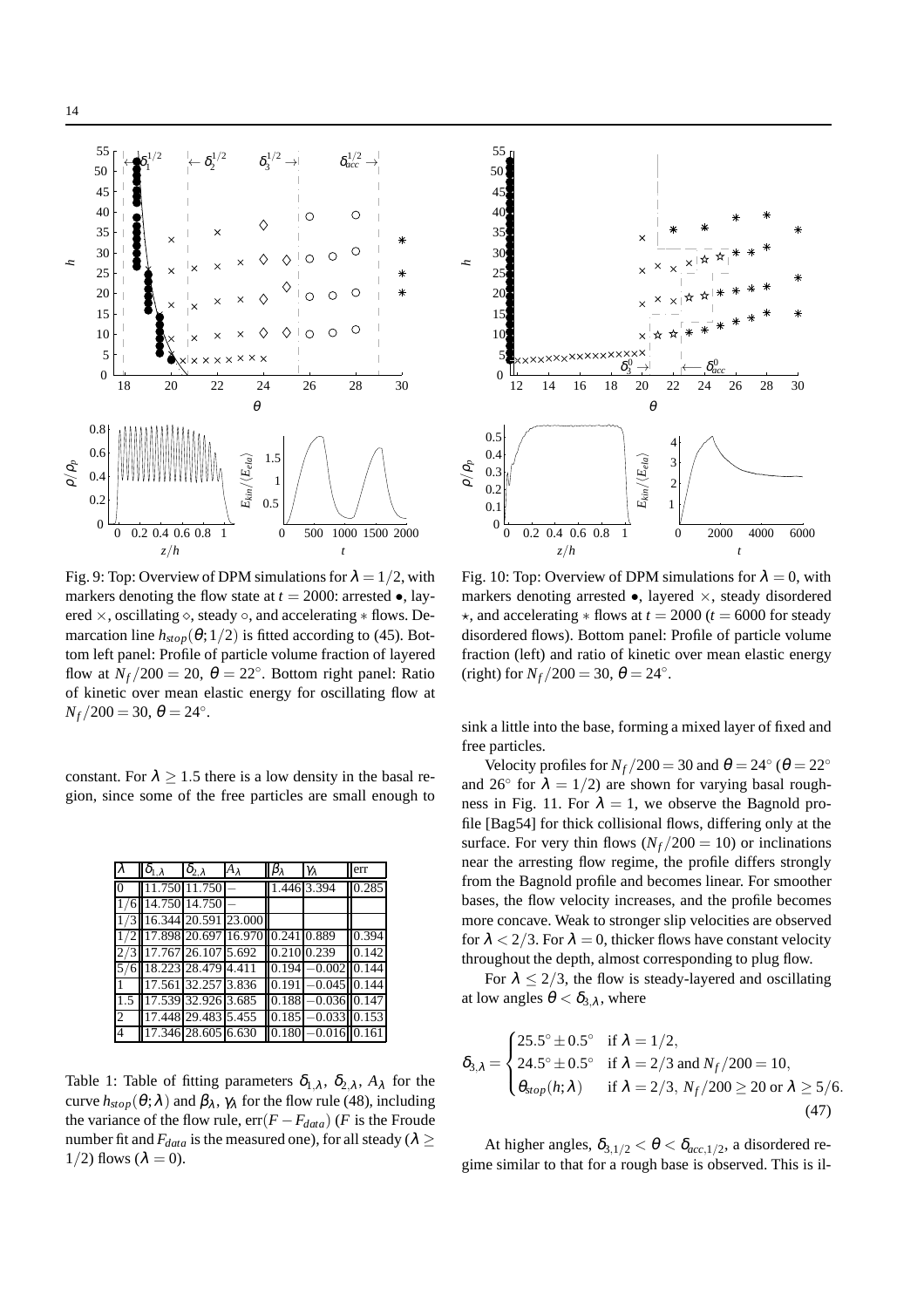lustrated in Fig. 9 for  $\lambda = 1/2$ , where one observes the two different steady state regimes. At smaller angles,  $\delta_{1,1/2}$  <  $\theta < \delta_{3,1/2}$ , the flowing system self-organizes into a state of layered flow consisting of ordering in the *x*–*y*–plane for the bulk (bottom left panel of Fig. 9), except for a small intermediate region,  $\theta \approx \delta_{3,1/2}$ , where a transitional flow regime can be found. It is characterised by large oscillations in the ratio of bulk averaged kinetic to elastic energy due to a spontaneous ordering and disordering, or stop-and-go flow, of the system as a function of time (lower right panel). The same flow regimes have been observed in [SGPL02], where the smoother bottoms were achieved by arranging the base particles in a grid-like fashion. In contrast, we always use a fully disorded base and vary the roughness by changing the basal particle size λ*d*.

We also observe steady flows for  $\lambda = 0$  as the contact friction is nonzero, see Fig. 10. While most of these flows are layered flows, a narrow regime of disordered steady flows is observed between the steady layered flows and the accelerating cases. Unlike the steady disordered flows observed for rough bases  $\lambda \geq 1/2$ , these steady disordered flows initially accelerate, then retard towards a steady state. As these flows are not steady at  $t = 2000$ , they are simulated until  $t = 6000$  to ensure that a steady state is reached. The density and velocity profiles (see Figs. 10 and 11) of these flows are very similar to the supported regime that has been observed for flows over nearly smooth bases in [TRJD07] and hence is expected to be unstable if the chute angle,  $\theta$ , is perturbed.

#### **9 Closure relations for the depth-averaged model**

The goal of this section is to close the shallow-layer equations (34) by a determination of the basal friction  $\mu$ , the mean density  $\bar{\rho}$ , the stress ratio *K*, and the velocity profile  $\alpha$ , using our DPMs. Additionally, we will determine the flow regimes for which such time-independent closure relations in terms of the flow variables cannot be obtained.

## 9.1 Friction  $\mu$  in the shallow-layer model

For the rough base several friction laws have been proposed, as detailed in Section 4.2. In the following, we will compare these friction laws for the base roughness of one particle diameter,  $\lambda = 1$ , as well as for other ratios  $\lambda$ .

To obtain a function for the basal friction  $\mu$ , we used the approach of Pouliquen, who found that for a rough base the Froude number is a linear function of  $h/h_{stop}(\theta)$ . A first approach was to fit the Froude number to a linear function of  $h/h_{stop}(\theta; \lambda)$  across the range of non-accelerating DPMs. While this does work for  $\lambda \geq 5/6$ , a (linear or other) fit does not work well for  $\lambda \leq 2/3$  because for the smoother bases steady flows occur for inclinations  $\theta > \delta_{2,\lambda}$ , for which



Fig. 11: Flow velocity profile of thick flow for  $N_f/200 = 30$ ,  $\theta = 24^{\circ}$ ,  $\lambda = 0$  and  $\lambda \ge 2/3$  and  $\theta = 22^{\circ}, 26^{\circ}$ , for  $\lambda = 1/2$ . For a rough base with  $\lambda \geq 5/6$ , we see a Bagnold velocity profile (dashed line), except near the surface. For smooth bases with  $\lambda \leq 2/3$ , the profile becomes more convex. For  $\lambda = 1/2$ ,  $\theta < 24^{\circ}$ , the flow velocity shows layering while still observing the Bagnold profile. For  $\lambda = 0$ , a considerable slip velocity is observed. For  $\lambda \geq 1.5$ , the basal shear is small due to flow particles trapped between basal particles so that the definition of the base  $b(x)$  is rather fuzzy.

 $h_{stop}(\theta; \lambda)$  is not defined. This is illustrated for  $\lambda = 1/2$  in Fig. 9. Instead, the Froude number is fitted with  $h_{stop}(\theta; \lambda =$ 1) such that

$$
F = \beta_{\lambda} \frac{h}{h_{stop}(\theta, \lambda = 1)} - \gamma_{\lambda}, \quad \text{for} \quad \delta_{3,\lambda} < \theta < \delta_{acc,\lambda}.
$$
 (48)

The results of such fits to the Pouliquen law are shown in Fig. 12 (right), with corresponding fitting parameters provided in Table 1. Shown is the Froude number  $F = \bar{u}/\sqrt{g\cos\theta h}$ against the ratio of flow and stopping heights  $h/h_{stop}(\theta; \lambda =$ 1), for the disordered steady flow regime, concerning angles  $\delta_{3,\lambda} < \theta < \delta_{acc,\lambda}$ . Even for the inclinations where a linear fit against  $h/h_{stop}(\theta; \lambda)$  is possible, the data are seen to fit better using the stopping height  $h_{stop}(\theta; \lambda = 1)$ , the one for basal surface  $\lambda = 1$ , rather than with the actual stopping height  $h_{stop}(\theta; \lambda \neq 1)$ . This is a key observation.

It further shows that the Froude number *F* increases as the roughness  $\lambda$  decreases, due to the lower resistance at the base. The weaker Froude number dependence for  $\lambda \geq 1.5$ seen in the right panel of Fig. 12 is in line with the zero slip observed at the base in Fig. 11. The full set of fitting parameters and the standard error for the fit to (48) are found in Table 1 with a standard error defined by

$$
err({xi}_{i=1}^N) = \left(\sum_{i=1}^N x_i^2/(N-1)\right)^{1/2}.
$$
 (49)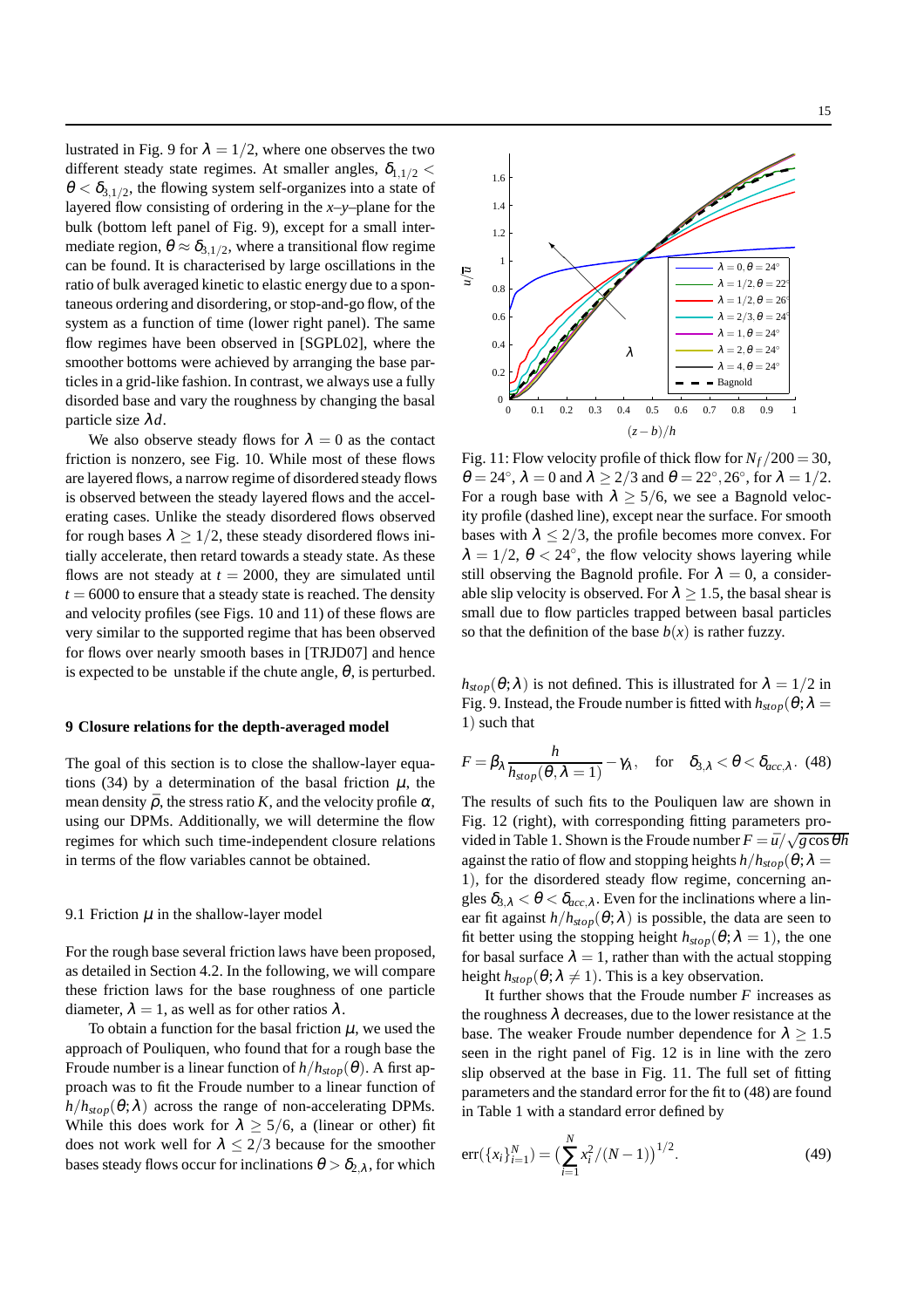

Fig. 12: Froude number  $F = u/\sqrt{gh}$  over height for  $\lambda = 1$  (left),  $\lambda = 1/2$  (centre), scaled by the stopping height  $h_{stop}(\theta; \lambda = 1/2)$ 1) , and for selected basal roughnesses (right). Data with symbols '×' denote steady layered, '◦' steady, and '⋄' oscillating flows. The data is fit using  $h_{stop}(\theta, \lambda = 1)$  (solid lines).

We remark that a fit to equation (36) is marginally better than Jenkins' adaption (40), but the differences are too small to discriminate accurately.

The situation for layered and oscillating flows is more complicated. We illustrate that for the case  $\lambda = 1/2$ . Two fits are shown in Fig. 12 (centre), one for the layered case (dotted line concerning the crosses), and one for the steady case (solid line concerning the circles). The oscillating flows seem to defy a sensible fit because the flow swings irregularly between the layered and disordered states. That oscillating behaviour was also shown in Fig. 9 (bottom right panel).

For steady flow, the shallow-layer equations (34) yield  $\mu = \tan(\theta)$ . In summary, for the steady flow regimes observed in our DPM simulations, the friction coefficient of the depth-averaged equations (34) is parameterised to be

$$
\mu(h, F; \lambda) = \tan(\delta_{1,1}) + \frac{\tan(\delta_{2,1}) - \tan(\delta_{1,1})}{\beta_{\lambda} h / (A_1 d(F + \gamma_{\lambda})) + 1},
$$
 (50)

for  $\delta_{3,\lambda} < \theta < \delta_{acc,\lambda}$ , where the parameters  $\delta_{1,1}, \ \delta_{2,1}, A_1$ are independent of the base; and,  $\beta_{\lambda}$  and  $\gamma_{\lambda}$  are depending explicitly on  $\lambda$ . All values are found in Table 1, with  $\delta_{acc,\lambda}$  and  $\delta_{3,\lambda}$  given in (46) and (47). Despite its determination for steady flows, such a closure for  $\mu$  is assumed and often observed to be a reasonable 'leading order' approach for unsteady shallow-layer flows. Furthermore, for smoother bases, closure laws for layered and oscillating flows have eluded us. It seems that the homogenisation and steadiness assumptions of depth-averaged shallow-layer flow break down in these cases.

#### 9.2 Functions  $\bar{\rho}$ , *K*,  $\alpha$  of shallow-layer model

DPM simulations of steady uniform flows are considered for disordered steady flow with  $\delta_3^{\lambda} < \theta \leq \delta_{acc}^{\lambda}$ , to determine closures for  $\bar{\rho}$ , *K* and  $\alpha$  as functions of continuum fields  $\bar{u}$  and

*h*. The layered and oscillating flow regimes are thus momentarily excluded.

All steady disordered flows show a constant density profile in the bulk of the flow, *cf* Fig. 6, while the density decreases near the base and the surface. The lower density region at the base spans about two particle diameters for  $\lambda > 0$ , while the surface region spans always less than 4*d*. Thus, a mean bulk density can roughly be defined as

$$
\bar{\rho}_c = \frac{1}{h - 6d} \int_{b+2d}^{s-4d} \rho(z) \, dz. \tag{51}
$$

In Fig. 13, the bulk volume fraction and the mean volume fraction are shown for roughness  $\lambda = 1$  and varying height and inclination. The bulk volume fraction decreases with inclination  $\theta$ , but is independent of flow height and roughness, whereas the mean volume fraction depends also on flow height and roughness. We fit the mean bulk density of all steady disordered flows with  $\lambda > 0$  to an arbitrary function

$$
\bar{p}_c^{fit} / \rho_p = c_0 - \exp((\theta - c_2) / c_1), \qquad (52a)
$$

with fitting parameters

$$
c_0 = 0.610, c_1 = 7.02^\circ, \text{and } c_2 = 46.2^\circ.
$$
 (52b)

Standard deviations of the mean bulk volume fraction and mean volume fraction for all cases with  $\lambda > 0$  are

$$
\text{err}(\bar{\rho}_c^{fit} - \bar{\rho}_c) = 0.002
$$
, and  $\text{err}(\bar{\rho}_c^{fit} - \rho) = 0.018$ . (52c)

Secondly, the normal stress ratios  $K = \bar{\sigma}_{xx}/\bar{\sigma}_{zz}$  and  $K' = \bar{\sigma}_{xx}/\bar{\sigma}_{zz}$  $\bar{\sigma}_{yy}/\bar{\sigma}_{zz}$  are determined. They describe the anisotropy of the stress tensor and are expected to be unity under isotropic and Newtonian conditions. The range of *K* for steady disordered flow is generally small, ranging from 0.98 to 1.07. The range of *K* ′ is also small, but significantly far from unity, ranging from 0.80 to 0.90.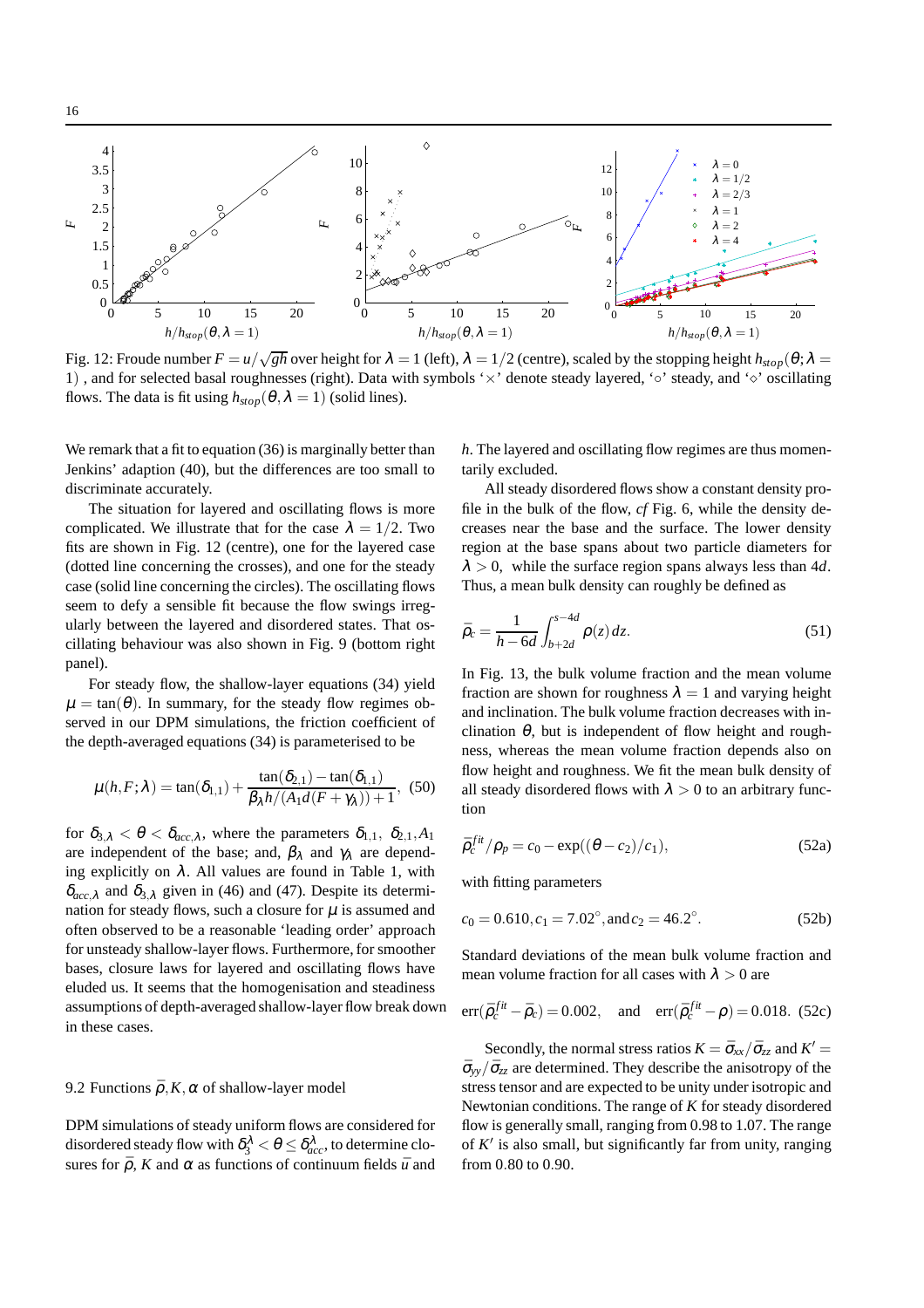

Fig. 14: Left figure: fitting parameter  $b_{\lambda}$  as a function of  $h_{stop}(\theta;1)/h$  for  $\lambda = 1$  and varying height *h* and inclination  $\theta$ . The solid line shows the linear fit used to obtain  $\alpha$  from equations (55). Right: Shape factor  $\alpha$  for  $\lambda = 1$  and varying height *h* and inclination  $\theta$ . Markers denote the simulation data, while dotted lines denote fits using (55) with corresponding coefficients from Table 2. Fitted values and simulation data are connected by a solid line.



Fig. 13: Mean volume fraction  $\bar{\rho}/\rho_p$  for roughness  $\lambda = 1$ , and varying number of particles  $N_f$  and inclinations  $\theta$ . The mean volume fraction in the bulk,  $\bar{\rho}/\rho_p$ , denoted by  $*$ , collapses onto a function of the inclination (solid line), while it shows a small dependence on the flow height, due to the density decrease near base and surface.

The deviation of  $K$  and  $K'$  from unity increases with inclination, with  $K$  increasing and  $K'$  decreasing with inclination. This implies that the flow is contracting in one direction and expanding in the other. For steady disordered flows, *K* and  $K'$  fit to functions linear in  $\theta$ ,

$$
K^{fit} = 1 + (\theta - d_1)/d_0 \tag{53}
$$

with  $d_0 = 132^\circ$  and  $d_1 = 21.30^\circ$  and

$$
K'^{fit} = 1 + (\theta - d'_1)/d'_0 \tag{54}
$$

with  $d'_0 = -118^\circ$  and  $d'_1 = 6.27^\circ$ . The model results give a small standard error of  $err(K - K^{fit}) = 0.014$  and  $err(K' - K^{fit})$  $K^{/\text{fit}}$ ) = 0.014. Given that the dependence on inclination is small, we can take  $K \approx 1$ , while  $K'$  does not appear in the 2D shallow-layer granular equations.



Fig. 15: Depth profile of normalised strain,  $(h/\bar{u})\partial_z u$  corresponding to velocity profiles shown in Fig. 11. For rough bases, the strain is modelled by a Bagnold profile, except near the base and surface. For smoother bases,  $\lambda \leq 2/3$ , the layered flow near the base increases in thickness. For  $\lambda = 0$ , a large slip velocity and a shear band in the basal layer is observed.

Finally, we develop a fit for the shape factor  $\alpha(\lambda)$  =  $\overline{u^2}/\overline{u^2}$ .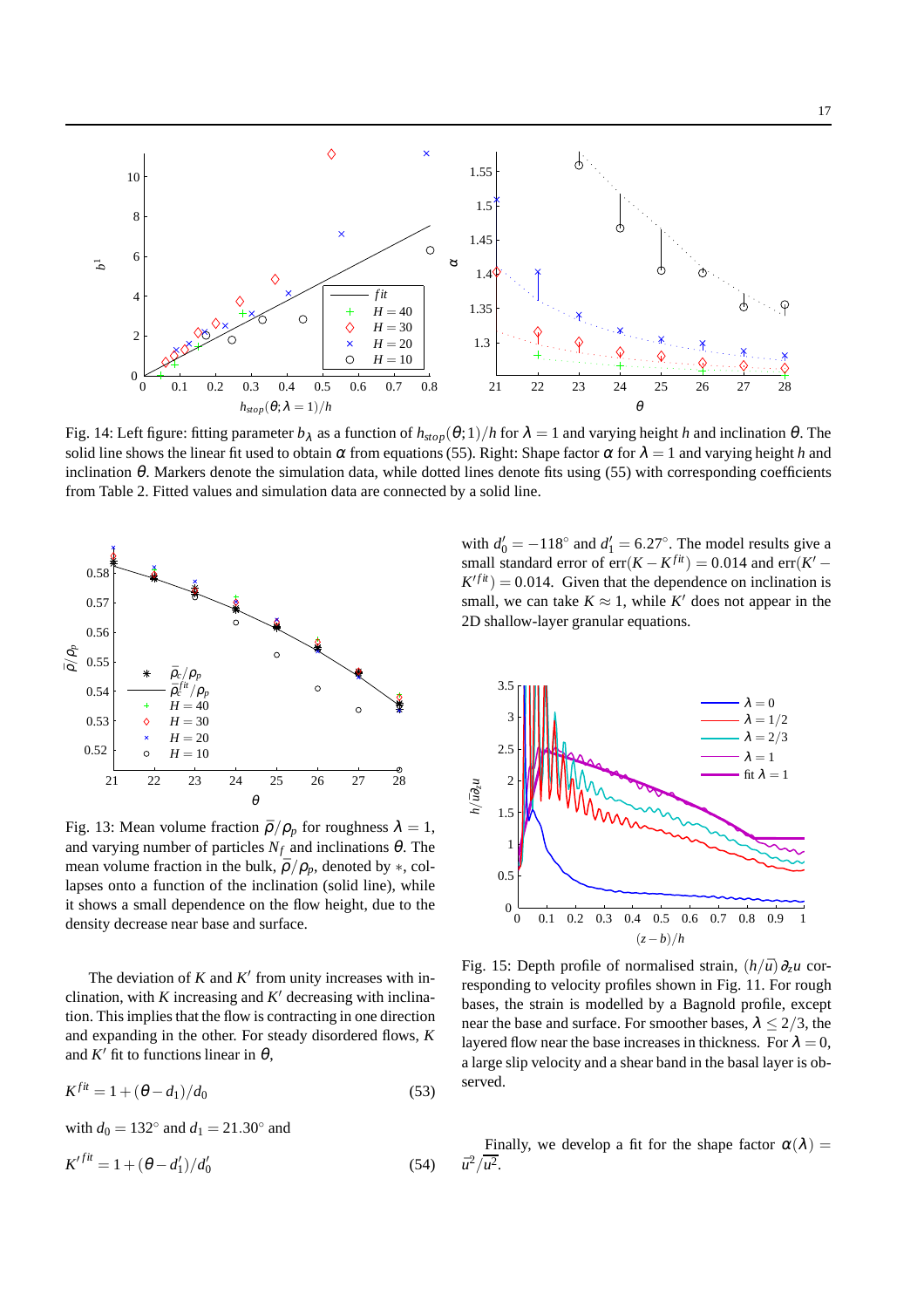$$
u_B(z) = \frac{5}{3}\bar{u}\left(1 - \left((h - z)/h\right)^{3/2}\right),\tag{55a}
$$

is observed in the bulk of the flow; a linear profile in the surface layer, which is about 5*d* thick; and, a convex profile with no slip in the base layer, whose thickness  $b_{\lambda}$  increases as the height approaches the stopping height. No kinks occur at the intersection of the layers. Thus, we model the velocity by

$$
\frac{\partial u}{\partial z}(z; b_{\lambda}) = \begin{cases}\n\frac{\partial u_B}{\partial z}(z = b_{\lambda})(1 - \frac{2}{3}\frac{b_{\lambda} - z}{b_{\lambda} - b}), & z < b_{\lambda}, \\
\frac{\partial u_B}{\partial z}(z), & b_{\lambda} \le z < \max(s - 5, b_{\lambda}), \\
\frac{\partial u_B}{\partial z}(z = \max(s - 5, b_{\lambda})), \text{ otherwise},\n\end{cases}
$$
\n
$$
u(0; b_{\lambda}) = 0 \text{ for } \lambda \ge 5/6.
$$
\n(55b)

The strain  $\partial_z u$  in Fig. 15 is fitted well with (55). The parameter  $b_{\lambda}$  decreases with increasing distance from the stopping height, and a simple fit reads

$$
b_{\lambda} = d_{\lambda} h_{stop}(\theta, 1)/h, \tag{55c}
$$

where  $h_{stop}(\theta,1)$  was chosen since  $h_{stop}(\theta,\lambda)$  does not provide values for all inclinations for which steady flow is observed. Subsequently, the fit to the shape factor  $\alpha(\lambda) = \bar{u}^2/\overline{u^2}$ can be computed numerically and compared to the measured values in Fig. 14. The coefficients  $b_{\lambda}$  are given in Table 2.

For  $\lambda \leq 2/3$ , the dependence of the shape factor on height and inclination diminishes and can be approximated with a constant value  $\alpha(\lambda)$ . The Bagnold profile disappears and the flow becomes more convex and plug-like, as shown in Fig. 11. Each velocity profile will be analysed separately next.

For  $\lambda = 0$ , the slip is so large that we can assume plug flow to hold. There is almost no slip for  $\lambda = 2/3$  and a slip of approximately  $u(0)/\max_z u(z) = 1/6$  for  $\lambda = 1/2$ . We neglect the variations at the surface and the bulk and assume a linear shear rate vanishing at the surface for  $\lambda = 1/2$ ,  $\lambda =$ 2/3. Thus, we fit the velocity profiles as

$$
\frac{u(z)}{\bar{u}} = \begin{cases} z/h(2 - z/h), & \lambda = 2/3, \\ 0.16 + 0.84(z/h(2 - z/h)), & \lambda = 1/2, \\ 1, & \lambda = 0, \end{cases}
$$
(56)

The corresponding coefficients  $\alpha(\lambda)$  are found in Table 2 and provide a good fit to the data.

The Bagnold velocity profile in the bulk region can be deduced, without assuming collisional flow, from a local rheology model [GDR04] where it is assumed that the friction  $\mu$  is a function of the inertial number,

$$
I(z) = \left(\partial_z u_x\right) / \left(\sqrt{\sigma_{zz}/\rho_p}/d\right).
$$
 (57)

|                       |                  |   | err                     |
|-----------------------|------------------|---|-------------------------|
| $\alpha(\lambda)$ err |                  |   | $5/6$ 5.37 0.0371       |
|                       | $1.00$ 0.0027    |   | $9.42 \mid 0.0395 \mid$ |
|                       | $1/2$ 1.14 0.022 |   | $3/2$ 9.69 0.0239       |
| $2/3$ 1.20 0.014      |                  |   | 12.0 0.0473             |
|                       |                  | 4 | 14.5 0.0543             |

Table 2: Fitting for the shape factor  $\alpha = \alpha(\lambda)$  for  $\lambda \leq 2/3$ and  $\alpha = \bar{u}^2 / \bar{u}^2$ ,  $u = u(z; b_\lambda)$  for  $\lambda \geq 5/6$ , and the standard error. Closure relations are fitted to all data sets of steady unordered flow,  $\delta_3^{\lambda} < \theta \leq \delta_{acc}^{\lambda}$ .



Fig. 16: Inertial number  $I(z)$  for  $N_f/200 = 30$  at inclination  $\theta = 25^{\circ}$  for varying roughness  $\lambda$ . The basal region shows large variations in *I* which increase for smoother bases.

Since the friction is determined by the inclination,  $\mu = \tan(\theta)$ , we thus expect a constant value of *I* in the bulk. Depth profiles of *I* are plotted in Fig. 16 for varying roughnesses  $\lambda$ . The inertial number remains constant in the bulk, but shows large variations in the basal and surface layers. At the surface, the pressure vanishes while the strain rate remains finite (see Fig. 11), causing the inertial number to approach infinity. At the base we observe different behaviour for rough and for smooth basal surfaces. For high geometric roughness,  $\lambda > 2/3$ , the inertial number increases towards the base, reflecting the decrease in strain rate previously shown in Fig. 15. For smoother bases  $\lambda \leq 2/3$ , the basal region is thicker and the inertial number increases towards the base. For  $\lambda = 0$ , the inertial number reaches such high values that the flow needs to be classed as collisional, which is confirmed by the density profile for the the steady disordered cases, as shown in Fig. 10.

Assuming that the  $\mu(I)$ -rheology holds, the velocity should fit a Bagnold profile and therefore we expect a constant shape factor  $\alpha = 5/4$ . As both density and friction depend only on the inertial number, a further prediction is that the density is a function of the friction,  $\bar{\rho} = \bar{\rho}(\mu = \tan \theta)$ , in agreement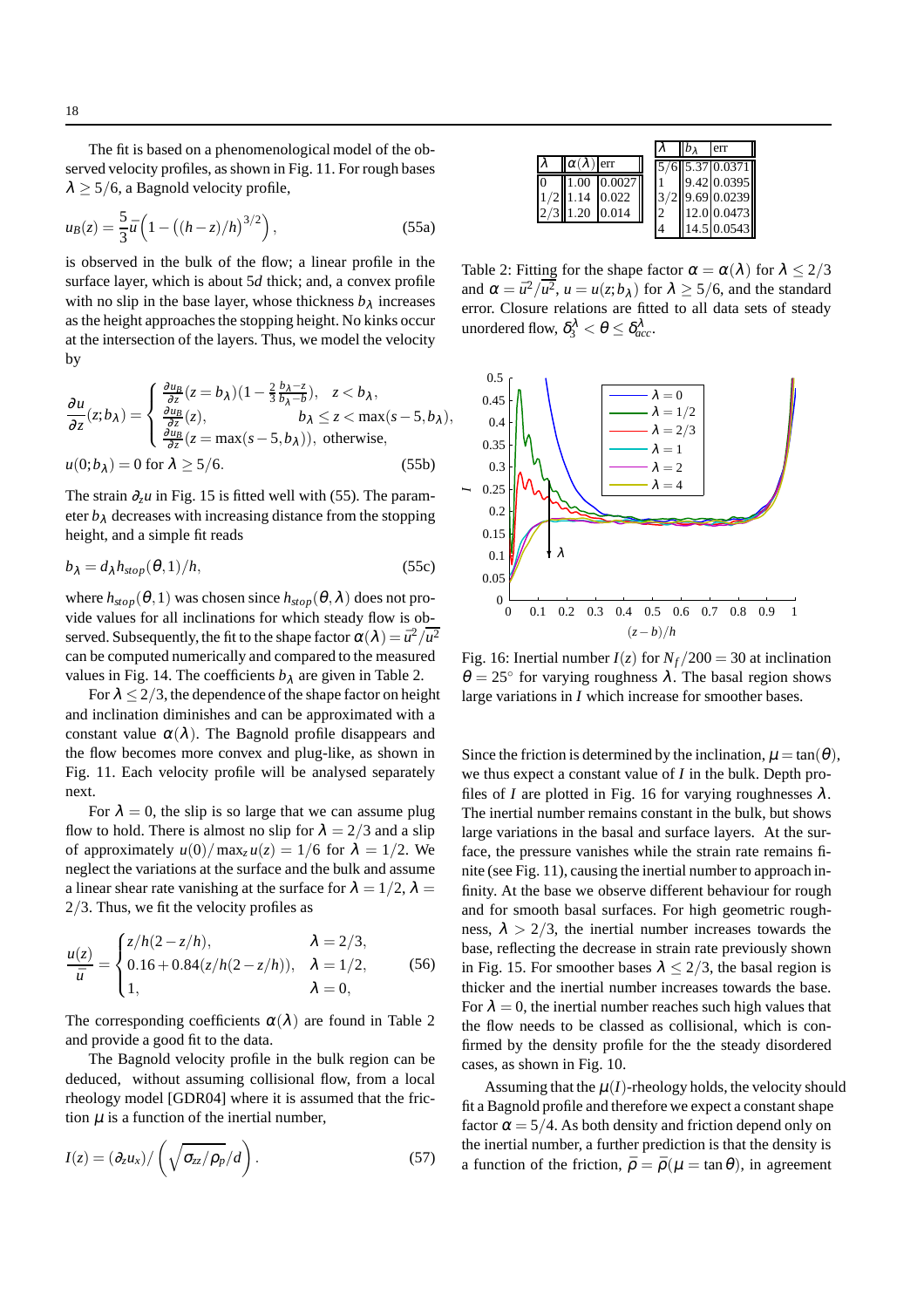with the density fit in equation (52). In [GDR04], is was further assumed that  $K = 1$ . The friction can also be expressed in terms of the inertial number: due to the Bagnold velocity profile, the inertial number of the flow can be modeled in terms of the flow variables as

$$
\bar{I} = \frac{5}{2} \frac{\bar{u}d}{h\sqrt{gh\cos\theta}} = \frac{5}{2} \frac{Fd}{h},\tag{58}
$$

where we use the notation  $\bar{I}$  to distinguish from the definition of the local inertial number (57). From (58) it immediately follows that the Froude number is proportional to the height, without an offset as assumed in (48). We note that the  $\mu(\bar{I})$ rheology does not predict a height dependent stopping angle,  $\theta_{stop}(h)$ , as is observed in the simulations: since  $\mu = \mu(\bar{I})$ , there is also and inverse function  $\bar{I} = \bar{I}(\mu = \tan \theta)$ , therefore  $\bar{I}$  is independent of the height of the flow. Instead there is a single minimal angle,  $\theta_{1,\lambda}$ , for which steady flows exist. In order to obtain a fit, we assume that steady flow is not possible above an angle  $\theta_{max,\lambda}$  and fit  $\mu(\bar{I})$  as

$$
\mu(\bar{I}) = \tan(\delta_{1,\lambda}) + \frac{\tan(\delta_{\max,\lambda}) - \tan(\delta_{1,\lambda})}{(a_{\lambda}\bar{I})^{-1} + 1}
$$
(59)

with fitting parameters  $\delta_{max,\lambda}$  and  $a_{\lambda}$  given in Table 3. This fit is similar to the fit obtained in (50), except that  $\mu(\bar{I})$  is now fitted directly. For  $\lambda \geq 5/6$ ,  $\mu$  shows a well-defined dependence of  $\bar{I}$ ; however, this functional dependance vanishes for smoother bases  $\lambda \leq 2/3$ , as the flow velocity become less Bagnold-like, see Figure 11, and the offset from a linear relationship between *F* and *h* increases, see Figure 12.

These deviations from the  $\mu(I)$ -rheology for a rough base have also been observed in [GDR04]; consequently, a nonlocal rheology has been proposed by Pouliquen and Forterre in [PF09], where rearrangements at one position are triggered by stress fluctuations elsewhere in the flow. This nonlocal rheology predicts for rough bases that the bulk flow is

|                | $a_{\lambda}$    |           | $\theta_{1,\lambda}$ $\theta_{max,\lambda}$ | $err_1$         | err <sub>2</sub> |
|----------------|------------------|-----------|---------------------------------------------|-----------------|------------------|
| $\theta$       | 0.0008 11.8 89.8 |           |                                             | 0.013           | 0.0025           |
|                | $1/2$ 2.11       |           | 17.9 36.8                                   | $0.0054$ 0.0026 |                  |
|                | $2/3$ 3.45       | 17.8 35.9 |                                             | $0.0016$ 0.0031 |                  |
|                | $5/6$ 5.25       | 18.2 34.4 |                                             | $0.0022$ 0.0026 |                  |
| $\mathbf{1}$   | $\Pi$ .2         | 17.6 33.3 |                                             | 0.0034 0.0025   |                  |
|                | $1.5$   $7.17$   |           | 17.5 33.4                                   | 0.0034 0.0025   |                  |
| $\overline{c}$ | 17.25            | 17.4 33.5 |                                             | $0.0033$ 0.0025 |                  |
| 4              | 6.22             | 18        | 34.3                                        | $0.0031$ 0.0027 |                  |

Table 3: Table of fitting parameters  $a_{\lambda}$  and  $\theta_{max,\lambda}$ , as well as the previously measured angle of repose,  $\theta_{1,\lambda}$ . For  $\lambda = 0$ , the fitting returns an almost linear fit to the data.

The last two columns show the variance of the friction fitted by equation (59),  $err_1 = (N - 1)^{-1} \sum_{i=1}^{N} (\mu(\bar{I}) \tan(\theta)$ <sup>2</sup>, and fitted by equation (50), err<sub>2</sub> = (*N* − 1)<sup>-1</sup>  $\sum_{i=1^N} (\mu(h,F) - \tan(\theta))^2$ .

Bagnold, while the strain rate remains finite at the surface, and decreases towards the base. This is in qualitative agreement with what we observe in our DPM simulations, see Figs. 11 and 15. However, this non-local rheology could not predict other observed details, such as the inverse proportionality of the Froude number on the stopping height, see (48).

In summary, the functions  $\bar{\rho}$ ,  $\alpha$  and *K* depend on the inclination  $\theta$  and the height *h*. The inclination  $\theta$  in turn can be written as a function of the friction coefficient  $\mu$  such that  $\theta = \tan^{-1}(\mu(h, \bar{u}))$ . This allows us to describe the parameters of the shallow-layer model in terms of the height *h*, roughness  $\lambda$ , and friction  $\mu(h,\bar{u})$  and thus provides a closure proper for the system. The different behavior for the varying  $\lambda$ 's remains an open issue, since we only provided empirical fits above.

#### **10 Conclusion**

#### 10.1 Summary

In this article, an extensive series of DPM simulations were used to determine closure relations for the often used shallowlayer model of granular flows on inclined chutes. Assuming uniformity in the lateral *y*–direction, the model is a depthaveraged continuum model with the macro-scale variables thickness  $h = h(x, t)$  and mean velocity  $\bar{u} = \bar{u}(x, t)$ . The flow consisted of monodispersed particles of diameter *d* and the base of monodispersed particles of diameter λ*d*. Particle flows with variations in height *h* and inclination  $\theta$  were numerically investigated for varying basal roughness  $\lambda$ , revealing a range of parameters for which steady and uniform flow was observed.

We observed the following phenomenology: at small inclinations the flow quickly arrests, while at large inclinations the flow continues to accelerate. Between these two regimes there was a range of inclinations in which steady flows occurred (*cf.* Fig. 4). The curve  $h_{stop}(\theta; \lambda)$ , a function of height versus inclination, forms the demarcation between arrested and steady flow, as a function of basal roughness (Figs. 4 and 8). For smaller basal roughness, steady states arise at smaller inclinations and heights, and the range of angles shrinks for which steady flow is possible. Other types of steady flow were observed at small inclinations for small base particles, showing a strong layering in depth, or oscillatory flows (*cf.* Fig. 9). For a flat frictional base, the steady disordered flows show a strong shear at the base.

Depth profiles for density, velocity and stress were constructed using coarse-grained macroscopic fields. The coarsegraining width was carefully chosen to preserve some microscopic structure as well as macroscopic gradients (*cf.* Fig. 6). The assumptions of depth-averaged theory were confirmed in the simulations for a certain range of steady, uniform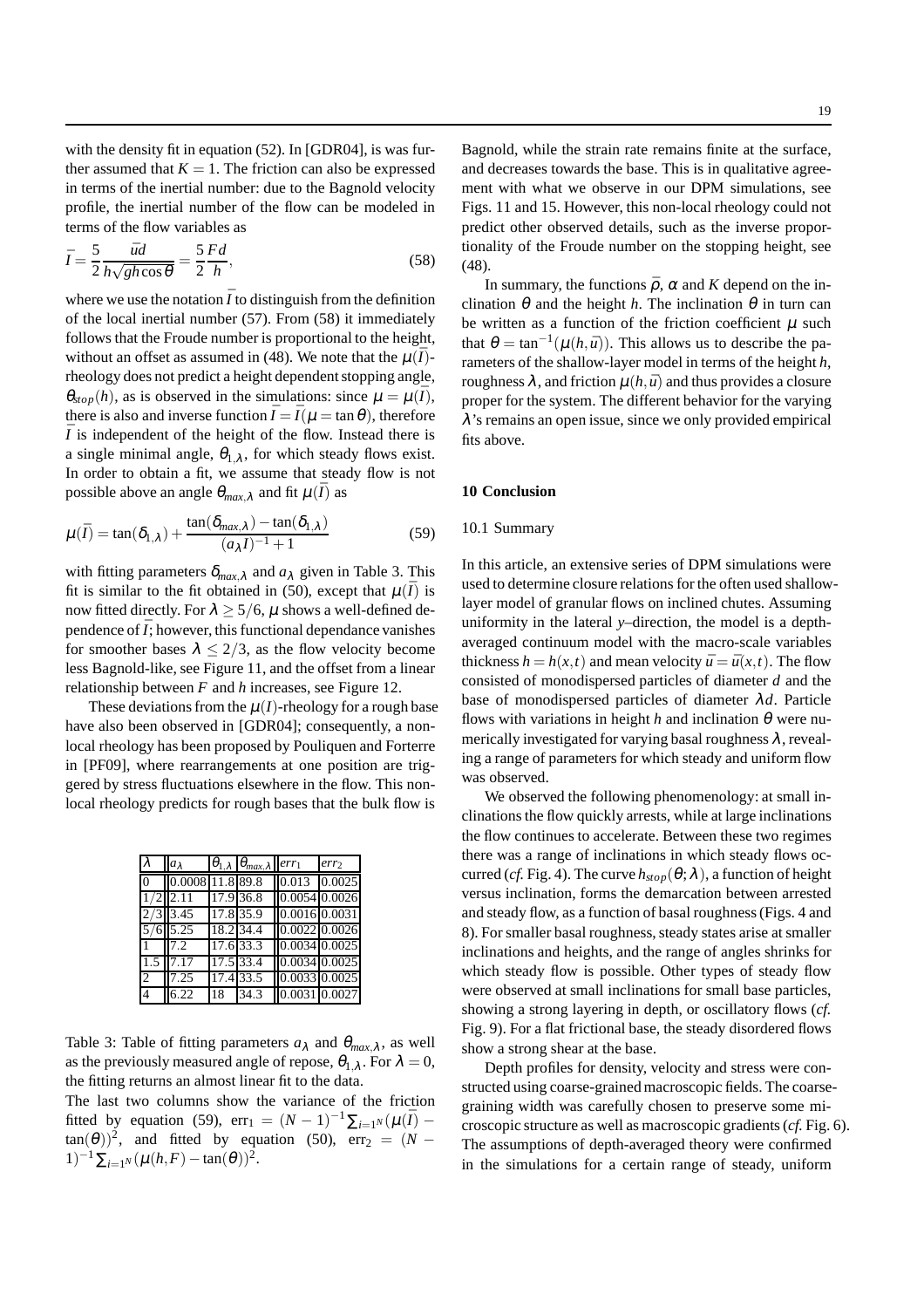flows: the density was almost constant with depth, and the downward normal stress as well as shear stress were lithostatic. We have only derived closure relations from statistically steady DPM simulations; however, it is often assumed that such closure laws, obtained from either DPM simulations or experiments, can be used to close the time-dependent granular shallow-layer equations.

Consequently, four closure relations could be determined: basal friction  $\mu$ , stress ratio K, mean density  $\bar{\rho}$ , and the shape of the velocity profile  $\alpha$ .

Firstly, basal friction  $\mu = \tan \theta$  was shown to be a function of height and flow velocity, see Eq. (50). Pouliquen's approach was found to be valid for  $\lambda = 1$ , with the Froude number as a linear function of  $h/h_{stop}(\theta; \lambda = 1)$ . This fitting approach was extended to smoother bases with  $\lambda \neq 1$ , where the Froude number was fitted to  $h/h_{stop}(\theta; \lambda = 1)$  instead of using the respective  $h/h_{stop}(\theta; \lambda)$  for the actual  $\lambda$  or basal roughness. The stopping curve associated with the diameter  $\lambda d = 1$  of the flowing particles seems more relevant than the stopping height with the actual  $\lambda$ . One possible explanation is that there is a boundary layer of intermittently slow flow particles that originated in the bulk, and that shields the smoother base from the bulk flow.

Secondly, closure relations for the mean density  $\bar{\rho}$ , stress anisotropy *K* and shape factor  $\alpha$  were established as follows. The mean density was fitted as a decreasing function of inclination, see Eq. (52); the stress anisotropy was found to be increasing with inclination, but the variations were small enough to assume  $K \approx 1$ ; the shape factor was obtained by fitting the velocity profiles at the base with a convex function, a Bagnold profile in the bulk, and linear profile at the base, with the base height proportional to  $h_{stop}(\theta; \lambda = 1)$ .

The determined closures are valid for the range of inclinations  $\delta_{3,\lambda} < \theta < \delta_{acc,\lambda}$ , where steady disordered flows are observed. For rough bases with  $\lambda \geq 5/6$ , all steady flows where disordered, and therefore  $\delta_{3,\lambda} = \theta_{stop}(h;\lambda)$ , with  $\theta_{stop}(h;\lambda)$  discretisations (e.g., [PBS<sup>+</sup>07]) depth-averaged shallowthe inverse of the  $h_{stop}(\theta; \lambda)$ –curve between arrested and dynamic flow. For smaller roughness with  $\lambda \leq 2/3$ , layered and oscillating flows arose for inclinations  $\theta_{stop}(h;\lambda) < \theta <$  $\delta_{3,\lambda}$ , for which we are (as yet) unable to capture closure relations.

# 10.2 Open questions

What does the granular shallow-layer model enable us to do, and what can we not do with it? In the range of steady flows, this continuum model can be used to predict steady and time-dependent flows. Strictly speaking, this is only allowed for steady flow in the established inclination range  $\delta_{3,\lambda} < \theta < \delta_{acc,\lambda}$ , but it can be expected to remain valid for the slowly-varying dynamic cases as well. It is often the case, however, that even rapidly-changing flows can be captured by models that are strictly only valid for the slowlyvarying cases. Consequently, a systematic study of the validity of the granular shallow-layer model is required. By respectively extending the "hydraulic" analysis for fluidised granular matter and water in Vreman *et al.* [VATK<sup>+</sup>07] and Akers and Bokhove [AB08], granular flows within constrictions become an analytically-treatable target. Such flows in constrictions reach a steady state and appear (partially) accessible by direct DPM simulations.

What do these results enable us to do? Whether the steady DPM-based closures are valid across granular "hydraulic" jumps in such steady and constricted flows is of interest. Whether the steady DPM-based closures hold for (slow) transient routes towards such steady states is of interest, too. What closures should be used outside the formal range of applicability for the smoother bases, so for the layered and oscillating flows for  $\theta_{stop}(h;\lambda) < \theta < \delta_{3,\lambda}$  and the accelerating flows for  $\theta > \delta_{acc,\lambda}$ , appears a tantalising, and as yet, open question.

What are we not able do? Although, we did observe layered and oscillating flows in our DPM simulations, it is doubtful whether the homogenisation assumption that led to the shallow-layer model is sufficient. Nonetheless, the lithostatic balance relation is shown to hold for the DPM simulations, as expected from standard asymptotic analysis using the aspect ratio of normal to planar velocity and length scales.

#### 10.3 Outlook

Alternatively, a multi-scale modelling approach might be adopted such as the heterogeneuous, multiscale methodology [WEL<sup>+</sup>07], among others, in which closure relations layer models are coupled to DPM simulations in selected regions in space and time. Thus computational costs would be diminished while accurate closure relations are gathered 'on the fly' in time and space.

For future work, we advocate the extension of our DPM simulations by investigating the three-dimensional closure relations. We surmise that reduced lithostatic models for shallow granular flows could be more consistently derived from three-dimensional continuum models with stress closures determined from DPM simulations in combination with laboratory measurements. These new models would be reduced and therefore computationally still manageable for largescale debris flows; for example, when the degrees of freedom in the vertical remain limited, but are extended beyond only one degree of freedom. Such reduced modelling is akin to hydrostatic modelling in water-wave and coastal hydrodynamics.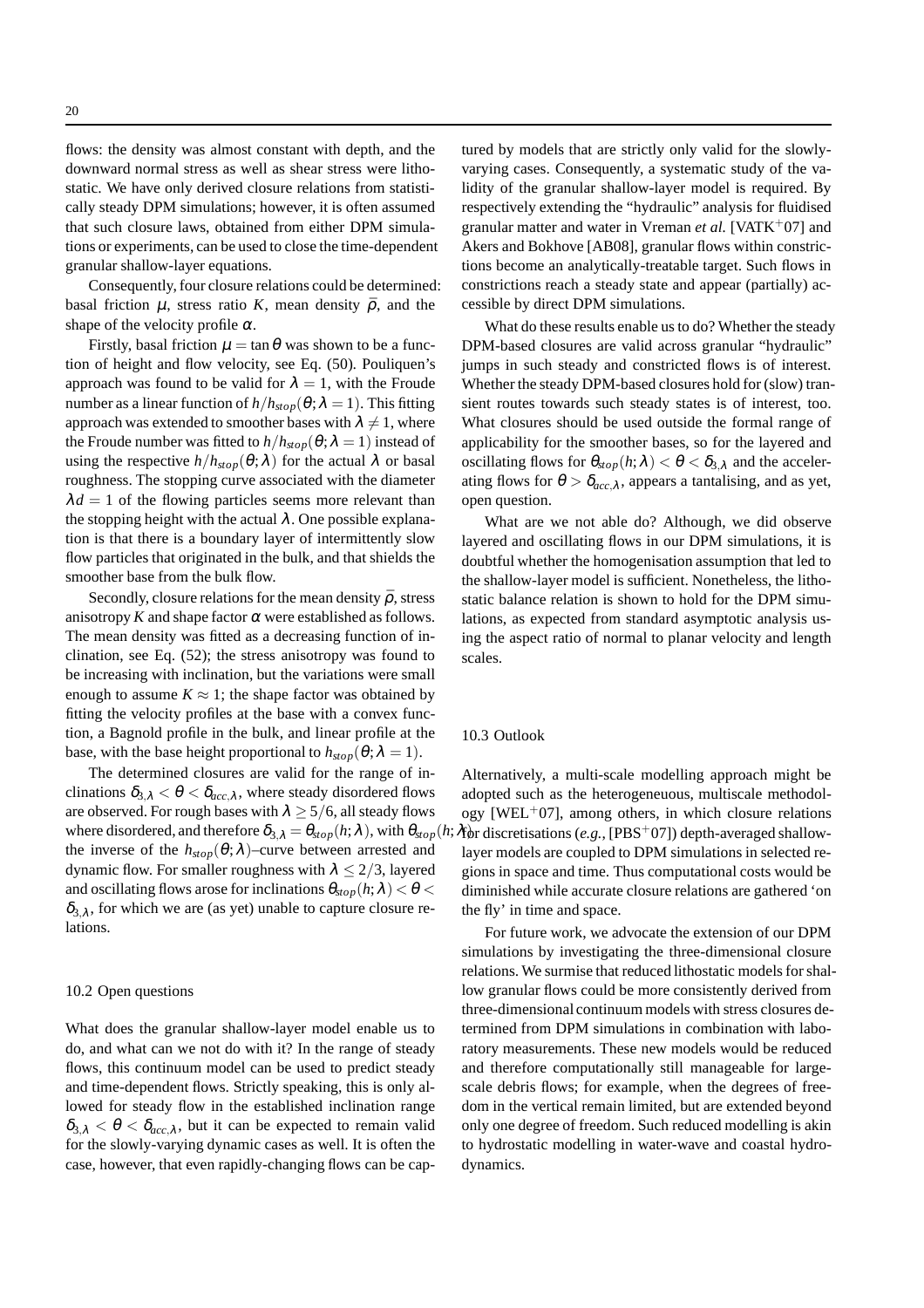## **References**

- [AB08] B. Akers and O. Bokhove. Hydraulic flow through a contraction: multiple steady states. *Phys. Fluids*, 20:056601, 2008.
- [AT93] M.P. Allen and D.J. Tildesley, editors. *Computer Simulation of Liquids*. Oxford University Press, 1993.
- [Bab97] Marijan Babic. Average balance equations for granular materials. *Int. J. Eng. Science*, 35(5):523 – 548, 1997.
- [Bag54] R.A. Bagnold. Experiments on a gravity-free dispersion of large spheres in a newtonian fluid under shear. *Proc. Roy. Soc. A*, 255:49–63, 1954.
- [BE06] T. Borzsonyi and R.E. Ecke. Rapid granular flows on a rough incline: Phase diagram, gas transition, and effects of air drag. *Phys. Rev. E*, 74(6):9, 2006.
- [BE07] T. Borzsonyi and R.E. Ecke. Flow rule of dense granular flows down a rough incline. *Phys. Rev. E*, 76(3):10, 2007.
- [BT12] O. Bokhove and A.R. Thornton. Shallow granular flows. In H.J. Fernando, editor, *Handbook of Environmental Fluid Dynamics*. CRC Press, 2012.
- [CGJ07] X. Cui, J.M.N.T. Gray, and T. Johannesson. Deflecting dams and the formation of oblique shocks in snow avalanches at flateyri. *J. Geophys. Res.*, 112, 2007.
- [CS79] P.A. Cundall and O.D.L. Strack. A discrete numerical model for granular assemblies. *Geotechnique*, 29(4765), 1979.
- [DD99] A. Daerr and S. Douady. Two types of avalanche behaviour in granular media. *Nature*, 399(6733):241–243, 1999.
- [DI01] R.P. Denlinger and R.M. Iverson. Flow of variably fluidized granular masses across three-dimensional terrain 2. numerical predictions and experimental tests. *J. Geophys Res.*, 106(B1):533–566, 2001.
- [DPP+08] K. Dalbey, A.K. Patra, E.B. Pitman, M.I. Bursik, and M.F. Sheridan. Input uncertainty propagation methods and hazard mapping of geophysical mass flows. *J. Geophys. Res.*, 113, 2008.
- [FP03] Y. Forterre and O. Pouliquen. Long-surface-wave instability in dense granular flows. *J. Fluid Mech.*, 486:21–50, 2003.
- [GC07] J.M.N.T. Gray and X. Cui. Weak, strong and detached oblique shocks in gravity driven granular free-surface flows. *J. Fluid Mech.*, 579:113–136, 2007.
- [GDDT07] C. Goujon, B. Dalloz-Dubrujeaud, and N. Thomas. Bidisperse granular avalanches on inlined planes: A rich variety of behaviors. *Eur. Phys. J. E.*, 23(2):199–215, 2007.
- [GDR04] GDR MiDi. On dense granular flows. *Eur. Phys. J. E.*, 14:341–365, 2004.
- [GEY67] S.S. Grigorian, M.E. Eglit, and Y. L. Yakimov. New statement and solution of the problem of the motion of snow avalances. *Physics of Snow, Avalanches and Glaciers, Tr Vysokogornogo Geofizich Inst.*, 12, 1967.
- [Gol10] I. Goldhirsch. Stress, stress asymmetry and couple stress: from discrete particles to continuous fields. *Granular Matter*, 12(3):239–252, 2010.
- [GTDD03] C. Goujon, N. Thomas, and B. Dalloz-Dubrujeaud. Monodisperse dry granular flows on inclined planes; role of roughness. *Eur. Phys. J. E.*, 11:147–157, 2003.
- [GTN03] J.M.N.T. Gray, Y.C. Tai, and S. Noelle. Shock waves, dead zones and particle-free regions in rapid granular free surface flows. *J. Fluid Mech.*, 491:161–181, 2003.
- [GWH99] J.M.N.T. Gray, M. Wieland, and K. Hutter. Free surface flow of cohesionless granular avalanches over complex basal topography. *Proc. Roy. Soc. A*, 455:1841–1874, 1999.
- [HH05] K.M Hákonardóttir and A.J. Hogg. Oblique shocks in rapid granular flows. *Phys. Fluids*, 17, 2005.
- [HM84] O. Hungr and N.R. Morgenstern. Experiments on the flow behaviour of granular materials at high velocity in an open channel. *Geotechnique*, 34:415–421, 1984.
- [HSSN93] K. Hutter, M. Siegel, S.B. Savage, and Y. Nohguchi. Twodimensional spreading of a granular avalanche down an inclined plane. 1. theory. *Acta Mech.*, 100(1-2):37–68, 1993.
- [IK50] J.H. Irving and J.G. Kirkwood. The statistical mechanical theory of transport processes. *J. Chem. Phys.*, 18:817, 1950.
- [Ive97] R.M. Iverson. The physics of debris flows. *Rev. Geophys.*, 35:245–296, 1997.
- [JB10] J.T. Jenkins and D. Berzi. Dense inclined flows of inelastic spheres: tests of an extension of kinetic theory. *Granular Matter*, 12, 2010.
- [Jen93] J.T. Jenkins. Hydraulic theory for a debris flow supported on a collisional shear layer. In *Proc. Int. Congress on Hydraulics Research IAHR, Tokyo*, pages 1–12, 1993.
- [Jen06] J.T. Jenkins. Dense shearing flows of inelastic disks. *Phys. Fluids*, 18, 2006.
- [Jen07] J.T. Jenkins. Dense inclined flows of inelastic spheres. *Granular Matter*, 10:47–52, 2007.
- [KE73] A.G. Kulikovskii and M.E. Eglit. Two-dimensional problem of the motion of a snow avalanche along a slope with smoothly changing properties. *Prikladnaya Matematika i Mekhanika*, 37(5):837–848, 1973.
- [LK01] M.Y. Louge and S.C. Keast. On dense granular flows down flat frictional inclines. *Phys. Fluids*, 13(5), 2001.
- $[LLV<sup>+</sup>01]$  S. Luding, M. Lätzel, W. Volk, S. Diebels, and H.J. Herrmann. From discrete element simulations to a continuum model. *Comp. Meth. Appl. Mech. Engng.*, 191(21–28), 2001.
- [Lou03] M.Y. Louge. Model for dense granular fows down bumpy inclines. *Phys. Rev. E*, 67(061303), 2003.
- [Lud04] S. Luding. Micro-macro models for anisotropic granular media. In P.A. Vermeer, W. Ehlers, H.J. Herrmann, and E. Ramm, editors, *Micro-Macro Models for Anisotropic Granular Media*, pages 195–206. A.A. Balkema, Leiden, 2004.
- [Lud08] S. Luding. Introduction to discrete element methods: basics of contact force models and how to perform the micromarco transition to continuum theory. *European J. of Environ. Civil Eng.*, 12(7-8):785–826, 2008.
- [Lud09] S. Luding. From molecular dynamics and particle simulations towards constitutive relations for continuum theory. In B. Koren and K. Vuik, editors, *Advanced Computational Methods in Science and Engineering*, Lecture Notes in Computational Science and Engineering. Springer, 2009.
- [PBS+07] L. Pesch, A. Bell, W.H. Sollie, V.R. Ambati, O. Bokhove, and J.J.W. Van der Vegt. hpgem a software framework for discontinous galerkin finite element methods. *ACM Transactions on Mathematical Software*, 33(4), 2007.
- [PF02] O. Pouliquen and Y. Forterre. Friction law for dense granular flows: application to the motion of a mass down a rough inlined plane. *J. Fluid Mech.*, 453:131–151, 2002.
- [PF09] Olivier Pouliquen and Yoel Forterre. A non-local rheology for dense granular flows. *Physical and Engineering Sciences*, 367(1909):5091–5107, December 2009.
- [Pou99] O. Pouliquen. Scaling laws in granular flows down rough inclined planes. *Phys. Fluids*, 11(3):542–548, 1999.
- [SA04] S. Shen and S.N. Atluri. Atomic-level stress calculation and continuum molecular system equivalence. *Computer Modeling in Engineering and Sciences*, 6(1):91– 104, 2004.
- [SEG<sup>+</sup>01] L.E. Silbert, D. Ertas, G.S. Grest, D. Halsey, T.C. Levine, and S.J. Plimpton. Granular flow down an inclined plane: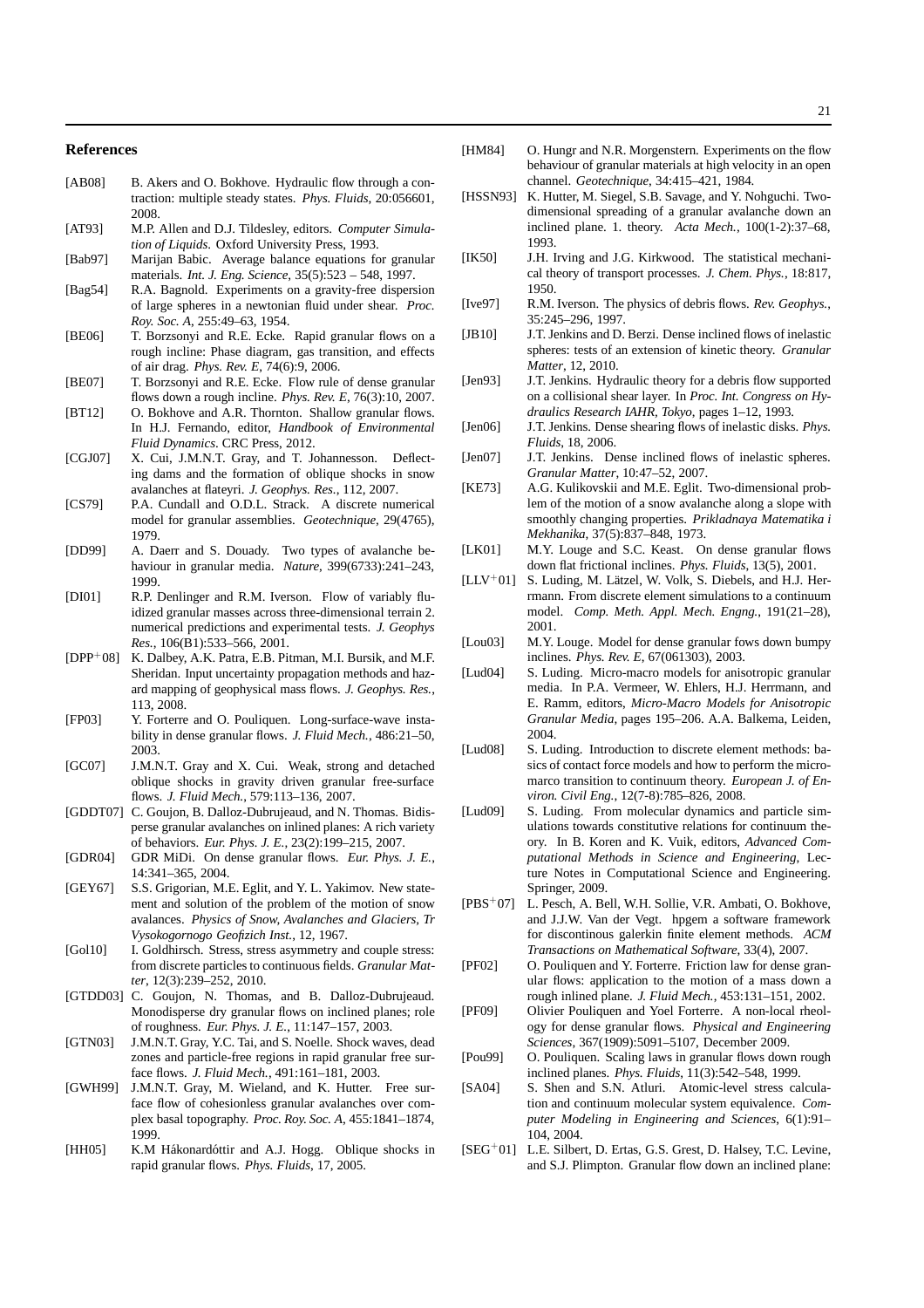Bagnold scaling and rheology. *Phys. Rev. E.*, 64(051302), 2001.

- [SGPL02] L.E. Silbert, G.S. Grest, S.J. Plimpton, and J.W. Landry. Boundary effects and self-organization in dense granular ows. *Phys. Fluids*, 14(8), 2002.
- [SH82] P. Schofield and J.R. Henderson. Statistical mechanics of inhomogenous fluids. *Proc. R. Soc.*, 379:231–246, 1982.
- [SH89] S.B. Savage and K. Hutter. The motion of a finite mass of material down a rough incline. *J. Fluid Mech.*, 199:177– 215, 1989.
- [SLG03] L.E. Silbert, J.W. Landry, and G.S. Grest. Granular flow down a rough inclined plane: Transition between thin and thick piles. *Phys. Fluids*, 15(1):1–10, 2003.
- [TED95] B.D. Todd, D.J. Evans, and P.J. Daivis. Pressure tensor for inhomogeneous fluids. *Phys. Rev. E*, 52(2), 1995.
- [TRJD07] N. Taberlet, P. Richard, J. T. Jenkins, and R. Delannay. Density inversion in rapid granular flows: the supported regime. *The European Physical Journal E: Soft Matter and Biological Physics*, 22(1):17–24, January 2007.
- [VATK+07] A.W. Vreman, M. Al-Tarazi, A.M. Kuipers, M. Van Sint Annaland, and O. Bokhove. Supercritical shallow granular flow through a contraction: experiment, theory and simulation. *J. Fluid Mech.*, 578:233–269, 2007.
- [WB86] O.R. Walton and R.L. Braun. Viscosity, granular temperature, and stress calculations for shearing assemblies of inelastic, frictional disks. *J. Rheology*, 30(949), 1986.
- [WEL+07] E. Weinan, Bjorn Engquist, Xiantao Li, Weiqing Ren, and Eric Vanden-Eijnden. Heterogeneous Multiscale Methods: A Review. *Comm. Comput. Physics*, 2(3):367–450, June 2007.
- [WGH99] M. Wieland, J.M.N.T. Gray, and K. Hutter. Channelised free surface flow of cohesionless granular avalanches in a chute with shallow lateral curvature. *J. Fluid Mech.*, 392:73–100, 1999.
- [WSS08] R. Williams, A.J. Stinton, and M.F. Sheridan. Evaluation of the Titan 2D two-phase flow model using an actual event: Case study of the Vazcún valley lahar. *J. Volcan. Geotherm. Res.*, 177:760–766, 2008.
- [WTLB11] T. Weinhart, A.R. Thornton, S. Luding, and O. Bokhove. From discrete particles to continuum fields near a boundary. *Granular Matter*, Special volume for Goldhirsch. In press, 2011.

## **Acknowledgements**

The authors would like to thank the Institute of Mechanics, Processes and Control, Twente (IMPACT) for the primary financial support of this work as part of the research program "Superdispersed multiphase flows". We also thank the NWO VICI grant 10828 and the DFG project SPP1482 B12 for financial support.

The DPM simulations performed for this paper are undertaken in Mercury-DPM, which was initially developed within this IMPACT program. It is primarily developed by T. Weinhart, A.R. Thornton and D. Krijsman as a joint project between (both) the Multi Scale Mechanics (Mechanical Engineering) and the Mathematics of Computational Science (Applied Mathematics) groups at the University of Twente.

# **A System of Hamiltonian equations in the dissipation-free limit**

The purpose of this appendix is to show that the particle system in the dissipation- and yield-free limit, *i.e.*,  $\gamma^n = \gamma^t = 0$  and  $\mu_c \to \infty$ , is a Hamiltonian system. It subsequently facilitates the derivation of so-called conservative or symplectic discretization schemes, in time. These have been shown and are believed to provide better long-term statistics than classical time discretization schemes. Furthermore, analysis of the Hamiltonian limit allows one to clearly demarcate the transfer of energy between its kinetic, elastic, and internal components.

We show that the normal and tangential forces are elastic, that is the system does not dissipate energy; instead kinetic energy is converted into potential energy in the springs and vice versa. If the tangential spring is not fully unloaded when two particles loose contact, the potential energy stored in the tangential spring is converted into internal potential energy in each particle (vibrations).

We use the notation given in §2. In the dissipation- and yield-free limit, the contact force between particles *i*, *j* is given by

$$
\mathbf{f}_{ij} = k^n \delta_{ij}^n \hat{\mathbf{n}}_{ij} - k^t \delta_{ij}^t, \tag{60}
$$

where  $\delta_{ij}^n$  and  $\delta_{ij}^t$  are given by equations (1) and (9). The equations of motion for translational and angular momentum of particle *i* are given by,

$$
\frac{d}{dt}\mathbf{r}_i = \mathbf{p}_i/m_i, \quad \frac{d}{dt}\alpha_i = \phi_i
$$
\n(61a)

$$
(61b)
$$

$$
\frac{d}{dt}\mathbf{p}_i = m_i \mathbf{g} + \sum_{j \neq i} \mathbf{f}_{ij}, \quad \frac{d}{dt}\phi_i = \sum_{j \neq i} \mathbf{b}_{ij} \times \mathbf{f}_{ij},
$$
\n(61c)

in three dimensiones, where  $r_i$  is the position,  $\alpha_i$  is the angle,  $p_i$  the momentum and  $\phi_i$  the angular momentum of particle *i*.

To define the Hamiltonian system, we pair these generalized position and momentum vectors as follows

$$
\mathbf{Q}(t) = {\mathbf{r}_i(t), \alpha_i(t)}_{i=1}^N, \quad \mathbf{P}(t) = {\mathbf{p}_i(t), \phi_i(t)}_{i=1}^N.
$$
 (62)

Then the kinetic energy can be calculated using only the generalized momenta **P** as follows

$$
T(\mathbf{P}) = \sum_{i=1}^{N} \left( \frac{|\mathbf{p}_i|^2}{2m_i} + \frac{|\phi_i|^2}{2l_i} \right).
$$
 (63)

The potential energy is a combination of the potential of gravity, the potential of the normal and tangential springs and the internal potential energy in the particles, created from the remaining potential of the tangential spring at the time  $t_{ij}^e$  that a particle pair  $\{i, j\}$  looses contact,

$$
\{t_{ij}^e\} = \{t: \frac{d_i + d_j}{2} - |\mathbf{r}_{ij}(t)| = 0, \frac{d}{dt} |\mathbf{r}_{ij}(t)| > 0\}
$$
 (64)

with  $\mathbf{r}_{ij} = \mathbf{r}_i(t) - \mathbf{r}_i(t)$ . The potential can be expressed in terms of the position and the tangential springs at all times, which itself is a function of the previous positions of the particle pair,

$$
V(\mathbf{Q}) = V_{grav}(\mathbf{Q}) + V_{ela}(\mathbf{Q}) + V_{int}(\mathbf{Q}).
$$
\n(65a)

where the gravitational, elastic and internally stored potential energy is defined by

$$
V_{grav}(\mathbf{Q}) = \sum_{i=1}^{N} -m_i \mathbf{r}_i \cdot \mathbf{g}
$$
 (65b)

$$
V_{ela}(\mathbf{Q}) = \sum_{i=1}^{N} \sum_{j=i+1}^{N} \left( \frac{k^n}{2} |\mathbf{\delta}_{ij}^n|^2 + \frac{k^t}{2} |\mathbf{\delta}_{ij}^t|^2 \right).
$$
 (65c)

$$
V_{int}(\mathbf{Q}) = \sum_{i=1}^{N} \sum_{j=i+1}^{N} \sum_{t_{ij}^e < t} \left( \frac{k^t}{2} |\mathbf{\delta}_{ij}^t(t_{ij}^{e^-})|^2 \right).
$$
 (65d)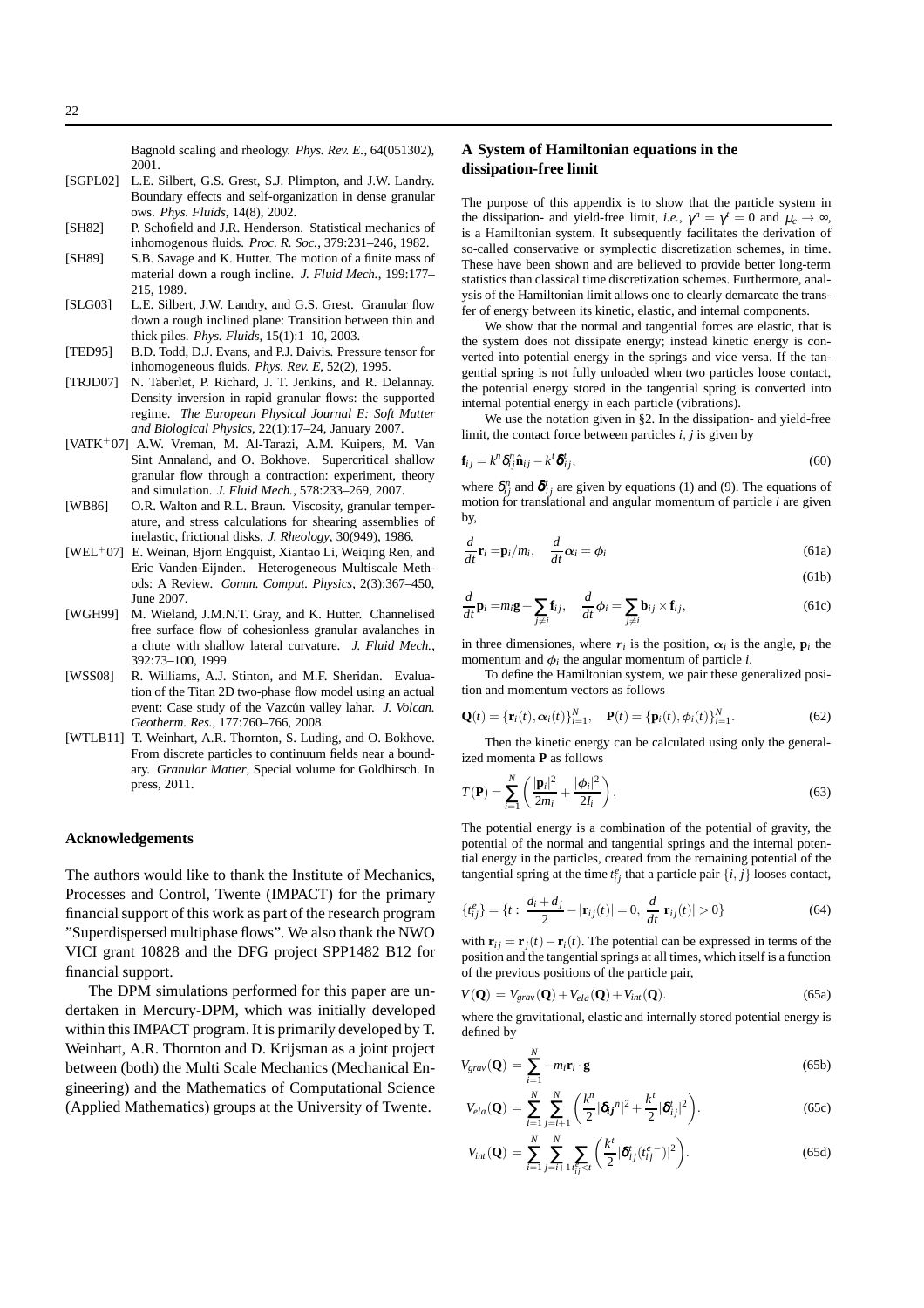We will now show that the total energy  $H = T + V$  satisfies the Hamiltonian equations,

$$
\frac{\partial H}{\partial \mathbf{r}_i} = -\frac{d\mathbf{p}_i}{dt}, \quad \frac{\partial H}{\partial \alpha_i} = -\frac{d\phi_i}{dt},\tag{66a}
$$

$$
\frac{\partial H}{\partial \mathbf{p}_i} = \frac{d\mathbf{r}_i}{dt}, \text{ and } \frac{\partial H}{\partial \phi_i} = \frac{d\alpha_i}{dt}.
$$
 (66b)

To derive (66a), we calculate

$$
\frac{\partial H}{\partial \mathbf{r}_i} = \frac{\partial}{\partial \mathbf{r}_i} \left( -m_i \mathbf{r}_i \cdot \mathbf{g} + \sum_{j \neq i} \left( \frac{k^n}{2} |\boldsymbol{\delta}_{ij}^n|^2 + \frac{k^t}{2} |\boldsymbol{\delta}_{ij}^t|^2 \right) \right)
$$
(67)

term by term. We can show that

$$
\frac{\partial}{\partial \mathbf{r}_i} \frac{k^n}{2} \delta_{ij}^{n^2} = k^n \max(0, (d_i + d_j)/2 - r_{ij}) \frac{\partial \max(0, (d_i + d_j)/2 - r_{ij})}{\partial \mathbf{r}_i}
$$

$$
= k^n \max(0, (d_i + d_j)/2 - r_{ij}) \frac{\partial ((d_i + d_j)/2 - r_{ij})}{\partial \mathbf{r}_i}
$$

$$
= -k^n \max(0, (d_i + d_j)/2 - r_{ij}) \frac{\mathbf{r}_{ij}}{r_{ij}}
$$

$$
= -k^n \delta_{ij}^n \mathbf{n}_{ij}, \tag{68}
$$

where we used the fact that max  $(0, (d_i + d_j)/2 - r_{ij})$  is continuous in time.

Further, we take the derivative  $\partial_{r_{ia}}\delta_{ij}^{t}$  (*a* denotes the vector coordinate) by the chain rule and use (9) to show that

$$
\frac{\partial \delta_{ij}^t}{\partial r_{ia}(t)} = \frac{\partial t}{\partial r_{ia}(t)} \cdot \frac{\partial \delta_{ij}^t}{\partial t}\Big|_{\mathbf{v}_j = \omega_i = \omega_j = \mathbf{0}, v_{ib} = 0, b \neq a}
$$
\n
$$
= \frac{1}{v_{ia}} \cdot \left( v_{ia} \epsilon_a + (-v_{ia} \epsilon_a \cdot \mathbf{n}_{ij}) \mathbf{n}_{ij} + (\delta_{ij}^t \cdot (-v_{ia} \epsilon_a)) \frac{\mathbf{r}_{ij}}{\mathbf{r}_{ij}^2} \right)
$$
\n
$$
= \epsilon_a - n_{ija} \mathbf{n}_{ij} - \delta_{ij}^t \frac{\mathbf{r}_{ij}}{\mathbf{r}_{ij}^2},
$$
\n(69)

where  $\epsilon_a$  denotes the *a*-th basis vector of the coordinate system. Here, (69) becomes

$$
\frac{\partial}{\partial r_{ia}} \frac{k^t}{2} \delta_{ij}^t{}^2 = k^t \delta_{ij}^t \cdot \frac{\partial \delta_{ij}^t}{\partial r_{ia}}
$$
  
=  $k^t \delta_{ij}^t \cdot \left(\epsilon_a - n_{ija} \mathbf{n}_{ij} - \delta_{ija}^t \frac{\mathbf{r}_{ij}}{\mathbf{r}_{ij}^2}\right)$   
=  $k^t \delta_{ij}^t \cdot \epsilon_a = k^t \delta_{ija}^t$ , (70)

where the cancellation of terms arises because the tangential spring is orthogonal to the normal vector. After substituting (70) and (68) into (67) we obtain

$$
\frac{\partial H}{\partial \mathbf{r}_i} = \frac{\partial}{\partial \mathbf{r}_i} (-m_i \mathbf{r}_i \cdot \mathbf{g} + \sum_{j \neq i} \frac{k^n}{2} |\delta_{ij}^n|^2 + \frac{k^t}{2} |\delta_{ij}^t|^2).
$$
  
= 
$$
-m_i \cdot \mathbf{g} - \sum_{j \neq i} k^n \delta_{ij}^n \mathbf{n}_{ij} - k^t \delta_{ij}^t = -\frac{d\mathbf{p}_i}{dt}.
$$
 (71)

Next, we calculate

$$
\frac{\partial H}{\partial \alpha_{ia}} = \frac{\partial}{\partial \alpha_{ia}} \sum_{j \neq i} k^t / 2 |\boldsymbol{\delta}_{ij}^t|^2 = \sum_{j \neq i} k^t \boldsymbol{\delta}_{ij}^t \cdot \frac{\partial}{\partial \alpha_{ia}} \boldsymbol{\delta}_{ij}^t.
$$
(72)

We take the derivative  $\partial_{\alpha_{i\alpha}(t)} \delta_{ij}^t$  using the chain rule and equations (9) and (8)

$$
\frac{\partial \delta_{ij}^{\epsilon}}{\partial \alpha_{ia}(t)} = \frac{\partial t}{\partial \alpha_{ia}(t)} \left. \frac{\partial \delta_{ij}^{\epsilon}}{\partial t} \right|_{\mathbf{v}_i = \mathbf{v}_j = \boldsymbol{\omega}_j = \mathbf{0}, \omega_{ib} = 0, b \neq a}
$$
\n
$$
= \left. \frac{\partial t}{\partial \alpha_{ia}(t)} \frac{\partial (-\omega_i \epsilon_a \times \mathbf{b}_{ij})}{\partial t} \right|_{\mathbf{v}_i = \mathbf{v}_j = \boldsymbol{\omega}_j = \mathbf{0}, \omega_{ib} = 0, b \neq a}
$$
\n
$$
= -\epsilon_a \times \mathbf{b}_{ij}.
$$
\n(73)

Substituting (73) into (72) we obtain

$$
\frac{\partial H}{\partial \alpha_{ia}} = -\sum_{j \neq i} k^t \delta^t_{ij} \cdot (\epsilon_a \times \mathbf{b}_{ij}) = \sum_{j \neq i} (k^t \delta^t_{ij} \times \mathbf{b}_{ij})_a, \tag{74}
$$

where we used the identity

$$
\mathbf{c} \cdot (\boldsymbol{\epsilon}_a \times \mathbf{d}) = -(\mathbf{c} \times \mathbf{d})_a \ \forall \mathbf{c}, \mathbf{d} \in \mathbb{R}^3. \tag{75}
$$

Thus, using (72) and that  $\mathbf{b}_{ij}$  and  $\mathbf{n}_{ij}$  are parallel, we obtain

$$
\frac{\partial H}{\partial \alpha_i} = -\sum_{j \neq i} (\mathbf{b}_{ij} \times k^t \boldsymbol{\delta}_{ij}^t) = \sum_{j \neq i} (\mathbf{b}_{ij} \times \mathbf{f}_{ij}) = -\frac{d\phi_i}{dt}.
$$
 (76)

Subsequently, we derive (66b) since

$$
\frac{\partial H}{\partial \mathbf{p}_i} = \frac{\partial}{\partial \mathbf{p}_i} \frac{|\mathbf{p}_i|^2}{2m_i} = \frac{\mathbf{p_i}}{m_i} = \frac{d\mathbf{r}_i}{dt},\tag{77}
$$

and

$$
\frac{\partial H}{\partial \phi_i} = \frac{\partial}{\partial \phi_i} \frac{\phi_i^2}{2I_i} = \frac{\phi_i}{I_i} = \frac{d\alpha_i}{dt}.
$$
 (78)

Finally, we show that the total energy is conserved. Since mass  $m_i$ , radius  $r_i$  and spring constants  $k^n$ ,  $k^t$  are constant, *H* has no direct dependence on *t* and thus

$$
\frac{\partial H}{\partial t} = 0.\tag{79}
$$

Using and (66) and (79) yields

$$
\frac{d}{dt}H(t,\mathbf{r},\mathbf{P}) = \frac{\partial H}{\partial t} + \sum_{i=1}^{N} \frac{\partial H}{\partial \mathbf{r}_i} \cdot \frac{d\mathbf{r}_i}{dt} + \frac{\partial H}{\partial \alpha_i} \cdot \frac{d\alpha_i}{dt} + \frac{\partial H}{\partial \mathbf{p}_i} \cdot \frac{d\mathbf{p}_i}{dt} + \frac{\partial H}{\partial \phi_i} \cdot \frac{d\phi_i}{dt}
$$
\n
$$
= \frac{\partial H}{\partial t} - \frac{d\mathbf{p}_i}{dt} \cdot \frac{d\mathbf{r}_i}{dt} - \frac{d\phi_i}{dt} \cdot \frac{d\alpha_i}{dt} + \frac{d\mathbf{r}_i}{dt} \cdot \frac{d\mathbf{p}_i}{dt} + \frac{d\alpha_i}{dt} \cdot \frac{d\phi_i}{dt}
$$
\n
$$
= 0,
$$
\n(80)

Fig. 17 shows the energy balance of two particles colliding noncollinear in the dissipation- and yield-free case. One can see the jump in energy at the end of contact, where potential tangential spring energy is converted into internal energy.



Fig. 17: Energy balance of two particles colliding noncollinear in the dissipation- and yield-free case. The kinetic and elastic potential energy are in balance, until the particles loose contact and potential spring energy is converted into internal energy.